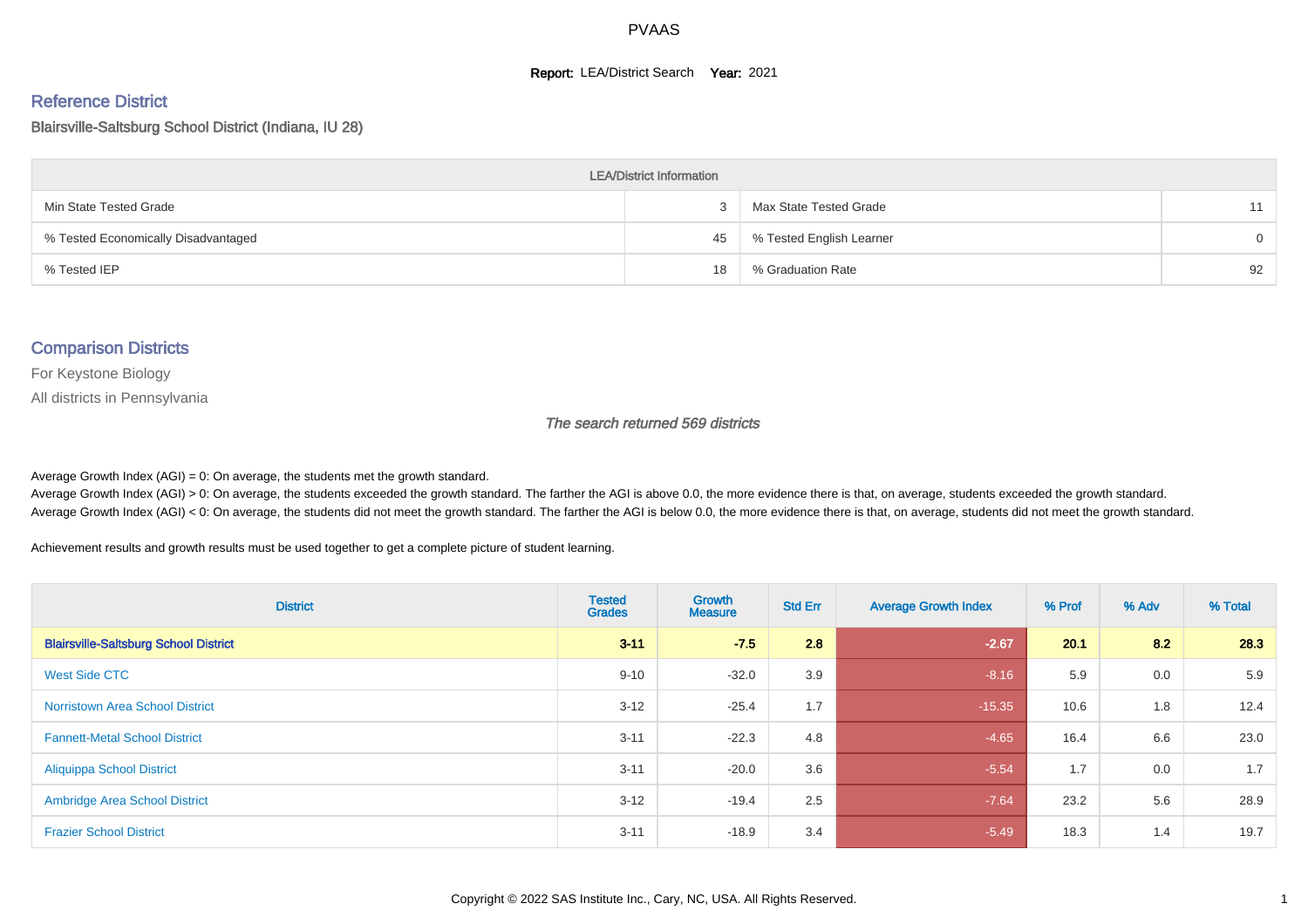| <b>District</b>                                    | <b>Tested</b><br><b>Grades</b> | <b>Growth</b><br><b>Measure</b> | <b>Std Err</b> | <b>Average Growth Index</b> | % Prof | % Adv   | % Total |
|----------------------------------------------------|--------------------------------|---------------------------------|----------------|-----------------------------|--------|---------|---------|
| <b>Blairsville-Saltsburg School District</b>       | $3 - 11$                       | $-7.5$                          | 2.8            | $-2.67$                     | 20.1   | 8.2     | 28.3    |
| <b>Big Beaver Falls Area School District</b>       | $3 - 11$                       | $-17.9$                         | 2.8            | $-6.27$                     | 9.4    | $2.8\,$ | 12.2    |
| <b>Muhlenberg School District</b>                  | $3 - 10$                       | $-17.8$                         | 1.9            | $-9.34$                     | 12.4   | 4.6     | 17.0    |
| <b>York City School District</b>                   | $3 - 12$                       | $-17.7$                         | 1.8            | $-10.05$                    | 3.2    | 0.7     | 3.9     |
| <b>Cheltenham School District</b>                  | $3 - 11$                       | $-17.6$                         | 2.0            | $-8.74$                     | 24.4   | 8.3     | 32.6    |
| Imhotep Institute Charter High School              | $9 - 11$                       | $-17.6$                         | 5.8            | $-3.03$                     | 15.4   | 0.0     | 15.4    |
| <b>Williamsburg Community School District</b>      | $3 - 11$                       | $-16.9$                         | 4.1            | $-4.14$                     | 22.4   | 0.0     | 22.4    |
| <b>Allentown City School District</b>              | $3 - 12$                       | $-16.9$                         | 1.4            | $-12.37$                    | 5.9    | 0.4     | 6.3     |
| <b>Chartiers-Houston School District</b>           | $3 - 10$                       | $-16.5$                         | 3.5            | $-4.79$                     | 26.3   | 6.6     | 32.9    |
| Meyersdale Area School District                    | $3 - 11$                       | $-16.1$                         | 3.3            | $-4.94$                     | 20.3   | 5.8     | 26.1    |
| <b>Washington School District</b>                  | $3 - 11$                       | $-15.9$                         | 2.9            | $-5.44$                     | 12.9   | 1.7     | 14.7    |
| <b>North Hills School District</b>                 | $3 - 11$                       | $-15.8$                         | 1.8            | $-8.84$                     | 26.4   | 19.8    | 46.2    |
| La Academia Partnership Charter School             | $6 - 11$                       | $-15.5$                         | 5.7            | $-2.70$                     | 2.3    | 0.0     | 2.3     |
| <b>Turkeyfoot Valley Area School District</b>      | $3 - 12$                       | $-15.4$                         | 5.8            | $-2.66$                     | 3.8    | 3.8     | 7.6     |
| <b>Lincoln Park Performing Arts Charter School</b> | $7 - 11$                       | $-14.9$                         | 2.7            | $-5.45$                     | 39.3   | 8.9     | 48.2    |
| Philadelphia Academy Charter School                | $3 - 11$                       | $-14.7$                         | 2.7            | $-5.42$                     | 21.6   | 3.9     | 25.5    |
| <b>Hanover Area School District</b>                | $3 - 11$                       | $-14.7$                         | 4.7            | $-3.13$                     | 12.1   | 3.0     | 15.2    |
| <b>Executive Education Academy Charter School</b>  | $3 - 10$                       | $-14.6$                         | 3.0            | $-4.81$                     | 8.5    | 1.2     | 9.8     |
| <b>Shade-Central City School District</b>          | $3 - 11$                       | $-14.6$                         | 4.0            | $-3.68$                     | 9.6    | 0.0     | 9.6     |
| <b>Northwestern School District</b>                | $3 - 11$                       | $-14.6$                         | 3.2            | $-4.51$                     | 32.5   | 13.7    | 46.2    |
| <b>Butler Area School District</b>                 | $3 - 11$                       | $-14.1$                         | 1.5            | $-9.60$                     | 26.4   | 11.1    | 37.5    |
| <b>Greater Latrobe School District</b>             | $3 - 11$                       | $-14.1$                         | 2.0            | $-7.14$                     | 41.0   | 12.6    | 53.6    |
| California Area School District                    | $3 - 10$                       | $-13.7$                         | 4.5            | $-3.06$                     | 41.7   | 16.7    | 58.3    |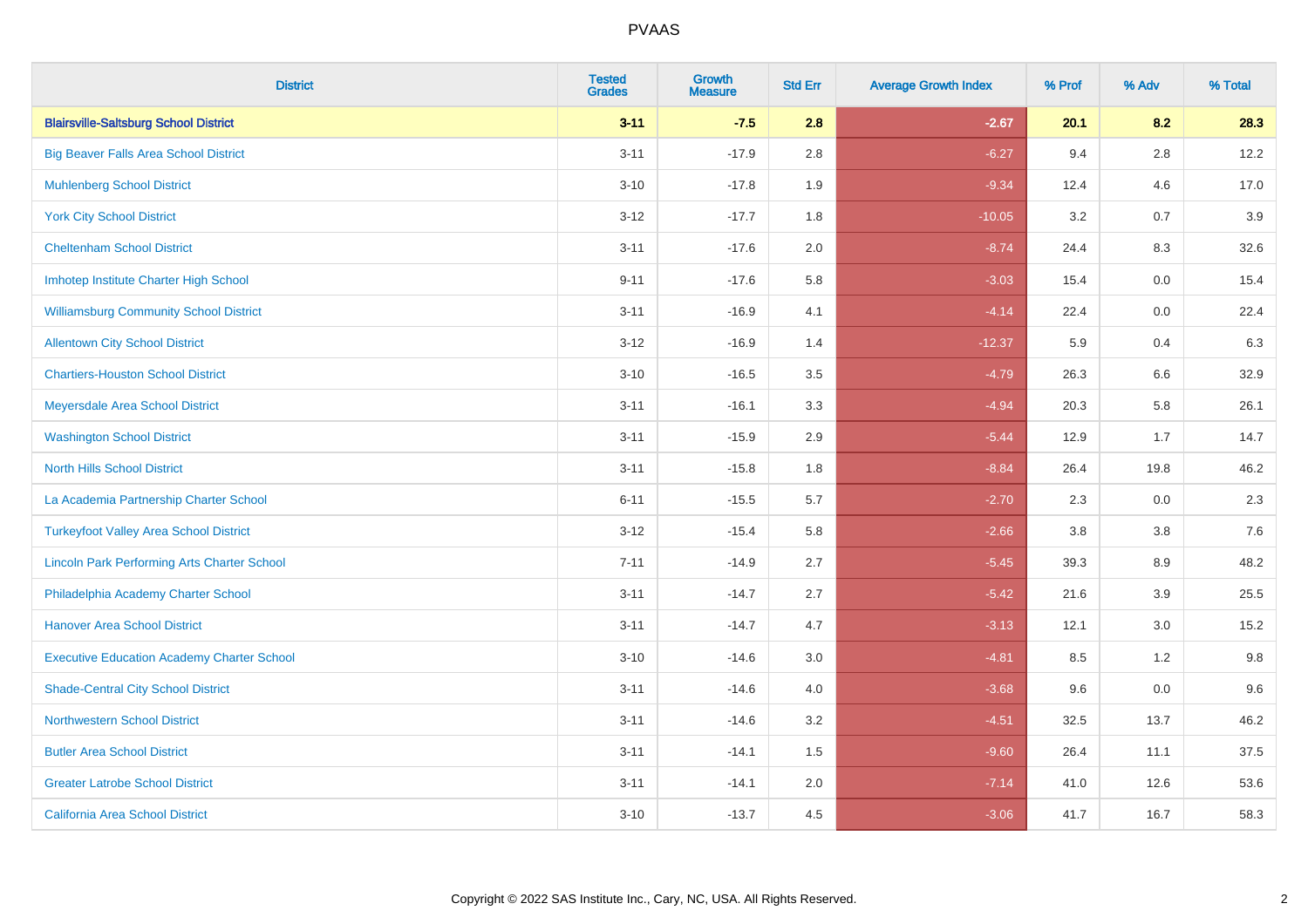| <b>District</b>                                | <b>Tested</b><br><b>Grades</b> | <b>Growth</b><br><b>Measure</b> | <b>Std Err</b> | <b>Average Growth Index</b> | % Prof | % Adv   | % Total |
|------------------------------------------------|--------------------------------|---------------------------------|----------------|-----------------------------|--------|---------|---------|
| <b>Blairsville-Saltsburg School District</b>   | $3 - 11$                       | $-7.5$                          | 2.8            | $-2.67$                     | 20.1   | 8.2     | 28.3    |
| <b>New Castle Area School District</b>         | $3 - 12$                       | $-13.6$                         | 2.3            | $-5.99$                     | 17.6   | $2.0\,$ | 19.5    |
| <b>Central Fulton School District</b>          | $3 - 11$                       | $-13.3$                         | 3.2            | $-4.20$                     | 18.1   | 9.7     | 27.8    |
| <b>Panther Valley School District</b>          | $3 - 12$                       | $-13.3$                         | 3.2            | $-4.10$                     | 31.5   | 4.1     | 35.6    |
| <b>Greenville Area School District</b>         | $3 - 11$                       | $-13.2$                         | 3.0            | $-4.45$                     | 32.1   | 4.6     | 36.7    |
| Morrisville Borough School District            | $3 - 11$                       | $-13.1$                         | 3.7            | $-3.52$                     | 4.9    | 1.6     | 6.6     |
| <b>Tussey Mountain School District</b>         | $3 - 12$                       | $-13.0$                         | 3.3            | $-3.93$                     | 11.1   | 3.2     | 14.3    |
| <b>Riverview School District</b>               | $3 - 11$                       | $-13.0$                         | 4.0            | $-3.29$                     | 43.1   | 7.8     | 51.0    |
| <b>Pittsburgh School District</b>              | $3 - 11$                       | $-13.0$                         | 1.1            | $-12.25$                    | 16.1   | 6.5     | 22.6    |
| <b>Tacony Academy Charter School</b>           | $3 - 11$                       | $-12.9$                         | 3.3            | $-3.90$                     | 8.6    | 1.4     | 10.0    |
| <b>Central Cambria School District</b>         | $3 - 11$                       | $-12.7$                         | 2.3            | $-5.61$                     | 19.4   | 7.4     | 26.9    |
| <b>Neshannock Township School District</b>     | $3 - 10$                       | $-12.5$                         | 2.7            | $-4.73$                     | 29.0   | 13.0    | 42.0    |
| <b>Ellwood City Area School District</b>       | $3 - 11$                       | $-12.5$                         | 3.1            | $-4.00$                     | 26.7   | 8.7     | 35.4    |
| <b>Southmoreland School District</b>           | $3 - 11$                       | $-12.5$                         | 3.1            | $-4.04$                     | 33.3   | 15.5    | 48.8    |
| <b>Wilkes-Barre Area School District</b>       | $3 - 11$                       | $-12.4$                         | 2.4            | $-5.18$                     | 14.2   | 3.7     | 17.9    |
| <b>Hanover Public School District</b>          | $3 - 11$                       | $-12.4$                         | 2.7            | $-4.50$                     | 22.7   | $6.2\,$ | 28.9    |
| <b>Girard School District</b>                  | $3 - 11$                       | $-12.3$                         | 2.6            | $-4.76$                     | 29.7   | 18.9    | 48.6    |
| <b>Dunmore School District</b>                 | $3 - 11$                       | $-12.2$                         | 2.7            | $-4.51$                     | 15.0   | 5.3     | 20.4    |
| <b>Mcguffey School District</b>                | $3 - 11$                       | $-12.1$                         | 3.0            | $-4.06$                     | 12.8   | 5.9     | 18.6    |
| Jefferson-Morgan School District               | $3 - 10$                       | $-12.0$                         | 3.9            | $-3.09$                     | 28.6   | 6.1     | 34.7    |
| West Mifflin Area School District              | $3 - 12$                       | $-11.9$                         | 2.5            | $-4.77$                     | 15.9   | 4.0     | 19.9    |
| <b>Windber Area School District</b>            | $3 - 11$                       | $-11.9$                         | 3.0            | $-3.94$                     | 41.0   | 10.3    | 51.3    |
| Lehigh Valley Charter High School For The Arts | $9 - 10$                       | $-11.8$                         | 2.5            | $-4.76$                     | 28.9   | 5.7     | 34.6    |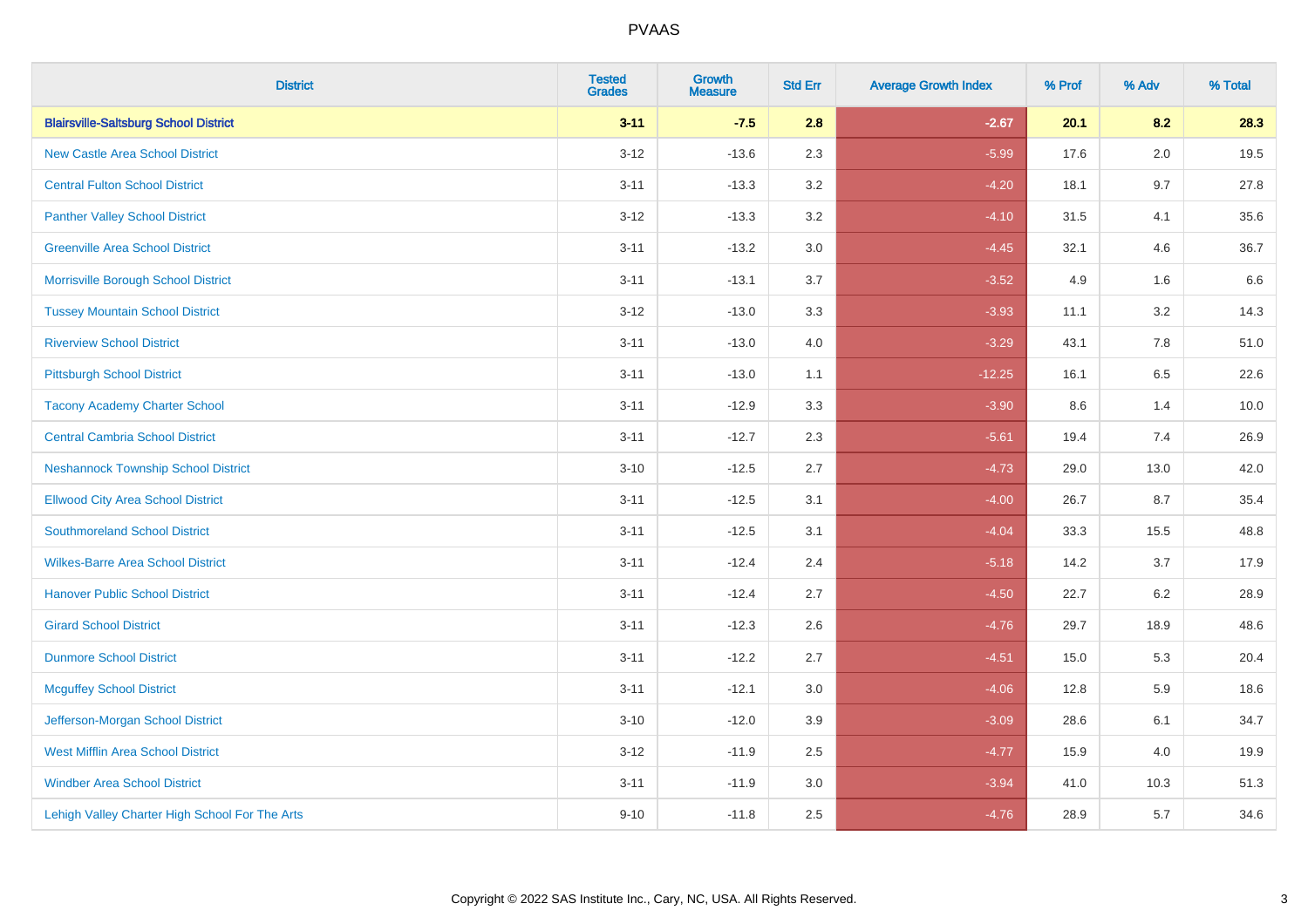| <b>District</b>                               | <b>Tested</b><br><b>Grades</b> | <b>Growth</b><br><b>Measure</b> | <b>Std Err</b> | <b>Average Growth Index</b> | % Prof | % Adv   | % Total |
|-----------------------------------------------|--------------------------------|---------------------------------|----------------|-----------------------------|--------|---------|---------|
| <b>Blairsville-Saltsburg School District</b>  | $3 - 11$                       | $-7.5$                          | 2.8            | $-2.67$                     | 20.1   | 8.2     | 28.3    |
| <b>Derry Area School District</b>             | $3 - 11$                       | $-11.8$                         | 2.6            | $-4.53$                     | 34.8   | 6.1     | 40.9    |
| <b>Moniteau School District</b>               | $3 - 11$                       | $-11.8$                         | 2.9            | $-4.07$                     | 22.6   | $5.0\,$ | 27.6    |
| Jefferson County-Dubois AVTS                  | $9 - 11$                       | $-11.7$                         | 3.1            | $-3.72$                     | 17.6   | 2.8     | 20.4    |
| <b>Williamsport Area School District</b>      | $3 - 11$                       | $-11.7$                         | 1.4            | $-8.29$                     | 18.2   | 10.5    | 28.7    |
| <b>Forbes Road School District</b>            | $3 - 11$                       | $-11.5$                         | 4.7            | $-2.43$                     | 23.1   | 10.3    | 33.3    |
| <b>Old Forge School District</b>              | $3 - 12$                       | $-11.3$                         | 3.1            | $-3.62$                     | 28.6   | 13.2    | 41.8    |
| <b>Burgettstown Area School District</b>      | $3 - 11$                       | $-11.2$                         | 3.2            | $-3.46$                     | 16.0   | 2.7     | 18.7    |
| <b>Mid Valley School District</b>             | $3 - 10$                       | $-11.1$                         | 2.7            | $-4.07$                     | 28.3   | 8.1     | 36.4    |
| Lackawanna Trail School District              | $3 - 10$                       | $-11.0$                         | 3.3            | $-3.35$                     | 13.1   | 18.0    | 31.2    |
| <b>York Co School Of Technology</b>           | $9 - 12$                       | $-10.9$                         | 1.6            | $-6.79$                     | 22.6   | 4.0     | 26.6    |
| <b>East Lycoming School District</b>          | $3 - 11$                       | $-10.9$                         | 2.1            | $-5.08$                     | 22.5   | 8.2     | 30.8    |
| Jim Thorpe Area School District               | $3 - 11$                       | $-10.9$                         | 2.4            | $-4.48$                     | 19.5   | 6.0     | 25.5    |
| <b>Ligonier Valley School District</b>        | $3 - 11$                       | $-10.8$                         | 3.1            | $-3.43$                     | 34.1   | 5.8     | 39.9    |
| <b>General Mclane School District</b>         | $3 - 11$                       | $-10.7$                         | 2.4            | $-4.40$                     | 34.0   | 15.6    | 49.6    |
| <b>Mohawk Area School District</b>            | $3 - 11$                       | $-10.5$                         | 2.8            | $-3.75$                     | 35.1   | 10.6    | 45.7    |
| <b>Kennett Consolidated School District</b>   | $3 - 11$                       | $-10.4$                         | 1.7            | $-6.27$                     | 28.7   | 14.0    | 42.7    |
| <b>Commodore Perry School District</b>        | $3 - 11$                       | $-10.4$                         | 4.5            | $-2.30$                     | 29.4   | 5.9     | 35.3    |
| <b>Hempfield Area School District</b>         | $3 - 12$                       | $-10.2$                         | 1.6            | $-6.37$                     | 28.1   | 19.2    | 47.3    |
| <b>Scranton School District</b>               | $3 - 12$                       | $-10.1$                         | 2.5            | $-4.04$                     | 20.0   | 7.7     | 27.7    |
| <b>Milton Area School District</b>            | $3 - 11$                       | $-10.1$                         | $2.5\,$        | $-4.04$                     | 23.0   | 11.3    | 34.2    |
| <b>Lancaster School District</b>              | $3 - 12$                       | $-10.0$                         | 1.4            | $-7.22$                     | 9.0    | 3.9     | 12.8    |
| <b>Clarion-Limestone Area School District</b> | $3 - 12$                       | $-10.0$                         | 3.6            | $-2.76$                     | 28.3   | 20.0    | 48.3    |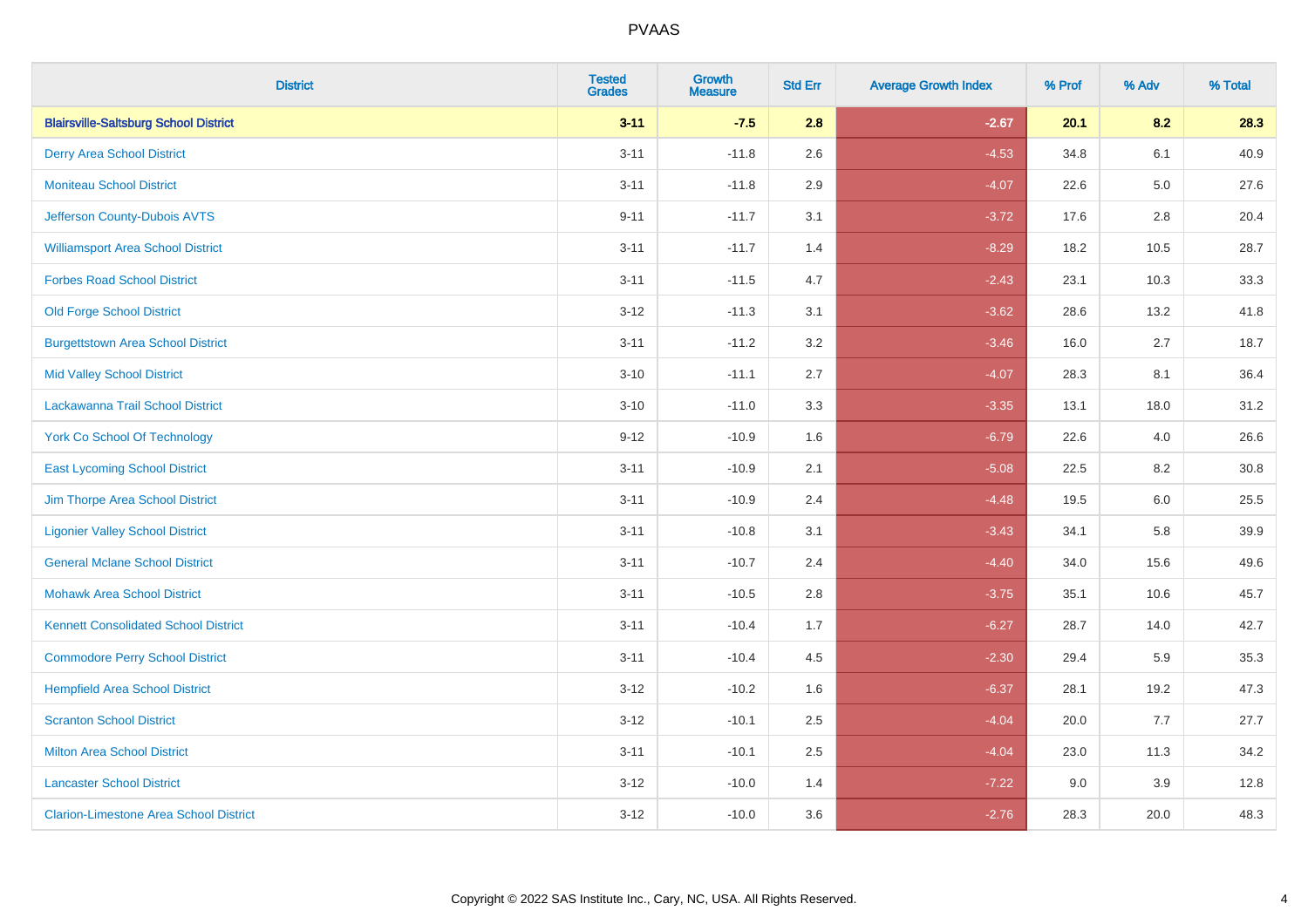| <b>District</b>                                | <b>Tested</b><br><b>Grades</b> | <b>Growth</b><br><b>Measure</b> | <b>Std Err</b> | <b>Average Growth Index</b> | % Prof | % Adv | % Total |
|------------------------------------------------|--------------------------------|---------------------------------|----------------|-----------------------------|--------|-------|---------|
| <b>Blairsville-Saltsburg School District</b>   | $3 - 11$                       | $-7.5$                          | 2.8            | $-2.67$                     | 20.1   | 8.2   | 28.3    |
| <b>Deer Lakes School District</b>              | $3 - 11$                       | $-10.0$                         | 2.5            | $-4.02$                     | 27.7   | 9.9   | 37.6    |
| <b>Lawrence County CTC</b>                     | $10 - 11$                      | $-9.8$                          | 3.7            | $-2.68$                     | 7.3    | 0.0   | 7.3     |
| <b>Big Spring School District</b>              | $3 - 11$                       | $-9.8$                          | 2.3            | $-4.32$                     | 23.6   | 12.9  | 36.5    |
| <b>West York Area School District</b>          | $3 - 12$                       | $-9.8$                          | 2.7            | $-3.57$                     | 21.9   | 10.9  | 32.8    |
| Mastery Charter School - Gratz Campus          | $7 - 10$                       | $-9.5$                          | 4.6            | $-2.09$                     | 0.0    | 3.4   | 3.4     |
| <b>Jamestown Area School District</b>          | $3 - 11$                       | $-9.5$                          | 4.1            | $-2.33$                     | 41.5   | 4.9   | 46.3    |
| <b>Antietam School District</b>                | $3 - 10$                       | $-9.5$                          | 3.7            | $-2.57$                     | 20.9   | 1.5   | 22.4    |
| <b>Coatesville Area School District</b>        | $3 - 11$                       | $-9.5$                          | 1.6            | $-5.81$                     | 12.8   | 3.3   | 16.2    |
| <b>Plum Borough School District</b>            | $3 - 11$                       | $-9.4$                          | 2.4            | $-3.98$                     | 32.9   | 27.4  | 60.4    |
| Insight PA Cyber Charter School                | $3 - 11$                       | $-9.4$                          | 5.8            | $-1.62$                     | 25.6   | 4.6   | 30.2    |
| <b>Western Beaver County School District</b>   | $3 - 11$                       | $-9.3$                          | 4.2            | $-2.20$                     | 45.1   | 3.9   | 49.0    |
| <b>Carbon Career &amp; Technical Institute</b> | $9 - 11$                       | $-9.3$                          | 3.2            | $-2.92$                     | 19.6   | 2.2   | 21.7    |
| <b>Chartiers Valley School District</b>        | $3 - 11$                       | $-9.1$                          | 2.1            | $-4.23$                     | 20.7   | 17.4  | 38.0    |
| <b>South Park School District</b>              | $3 - 11$                       | $-8.8$                          | 2.5            | $-3.46$                     | 28.1   | 17.0  | 45.2    |
| <b>Grove City Area School District</b>         | $3 - 12$                       | $-8.8$                          | 2.3            | $-3.89$                     | 25.6   | 16.4  | 42.0    |
| <b>Trinity Area School District</b>            | $3 - 11$                       | $-8.7$                          | 1.8            | $-4.87$                     | 20.9   | 9.8   | 30.8    |
| <b>Union City Area School District</b>         | $3 - 12$                       | $-8.7$                          | 3.3            | $-2.59$                     | 29.7   | 10.9  | 40.6    |
| <b>Shanksville-Stonycreek School District</b>  | $3 - 10$                       | $-8.6$                          | 5.5            | $-1.55$                     | 17.6   | 23.5  | 41.2    |
| Southern Columbia Area School District         | $3 - 11$                       | $-8.5$                          | 3.0            | $-2.83$                     | 30.5   | 12.8  | 43.3    |
| <b>Interboro School District</b>               | $3 - 12$                       | $-8.4$                          | 2.0            | $-4.27$                     | 27.6   | 6.4   | 34.1    |
| <b>Montoursville Area School District</b>      | $3 - 12$                       | $-8.4$                          | 2.6            | $-3.17$                     | 38.8   | 18.2  | 57.0    |
| Salisbury-Elk Lick School District             | $3 - 11$                       | $-8.4$                          | 5.8            | $-1.45$                     | 33.3   | 5.6   | 38.9    |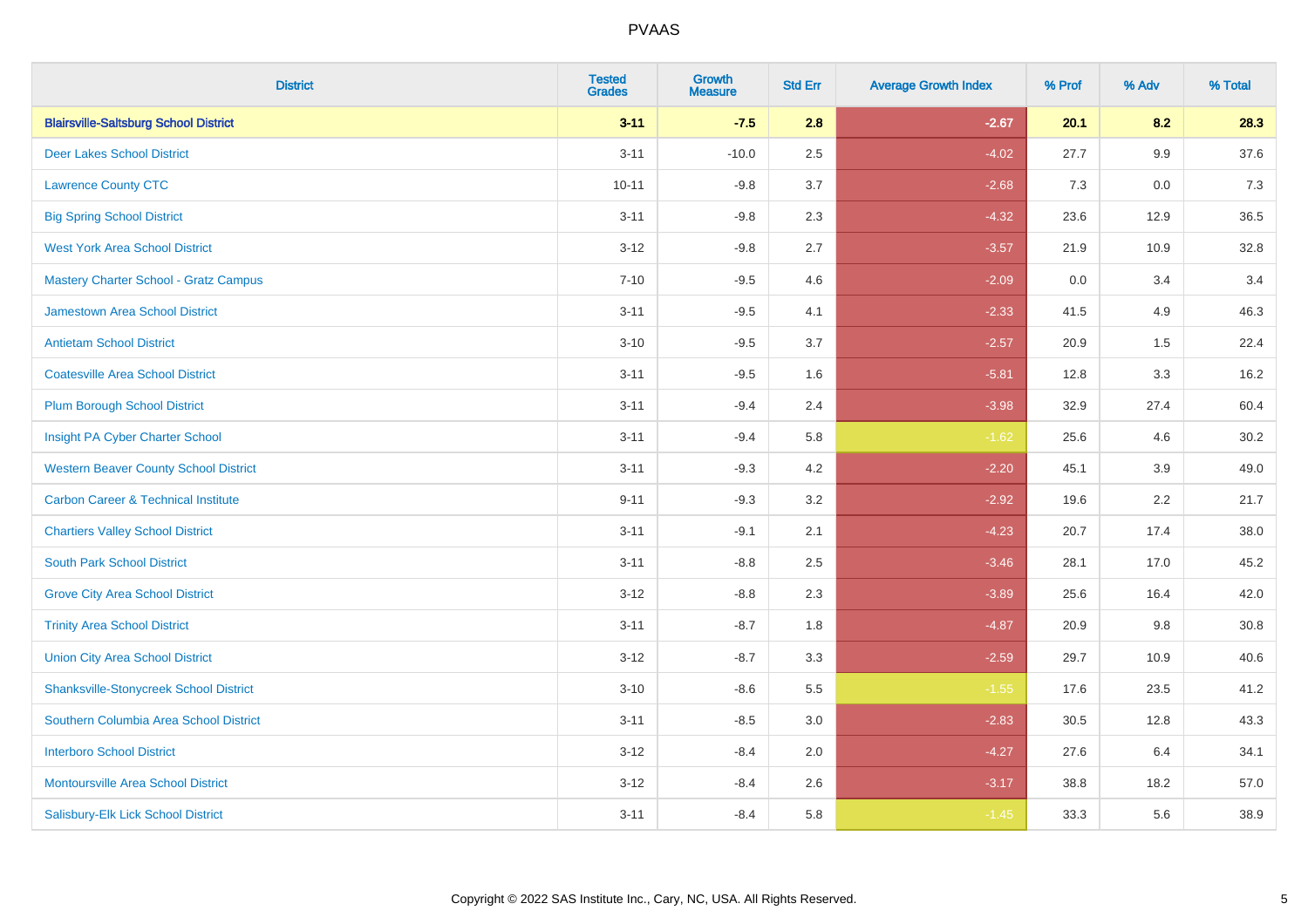| <b>District</b>                               | <b>Tested</b><br><b>Grades</b> | <b>Growth</b><br><b>Measure</b> | <b>Std Err</b> | <b>Average Growth Index</b> | % Prof | % Adv | % Total |
|-----------------------------------------------|--------------------------------|---------------------------------|----------------|-----------------------------|--------|-------|---------|
| <b>Blairsville-Saltsburg School District</b>  | $3 - 11$                       | $-7.5$                          | 2.8            | $-2.67$                     | 20.1   | 8.2   | 28.3    |
| <b>Shikellamy School District</b>             | $3 - 10$                       | $-8.3$                          | 2.4            | $-3.42$                     | 20.8   | 18.5  | 39.2    |
| <b>Achievement House Charter School</b>       | $7 - 11$                       | $-8.2$                          | 3.6            | $-2.28$                     | 16.7   | 2.8   | 19.4    |
| <b>Pittston Area School District</b>          | $3 - 11$                       | $-8.2$                          | 2.2            | $-3.75$                     | 26.7   | 14.8  | 41.5    |
| <b>West Greene School District</b>            | $3 - 11$                       | $-8.1$                          | 3.9            | $-2.08$                     | 31.0   | 11.9  | 42.9    |
| Boys Latin Of Philadelphia Charter School     | $6 - 12$                       | $-8.0$                          | 2.7            | $-3.02$                     | 1.4    | 0.0   | 1.4     |
| <b>Jenkintown School District</b>             | $3 - 11$                       | $-7.9$                          | 4.1            | $-1.92$                     | 34.1   | 27.3  | 61.4    |
| <b>Mount Carmel Area School District</b>      | $3 - 11$                       | $-7.9$                          | 2.3            | $-3.38$                     | 18.2   | 4.4   | 22.6    |
| Philadelphia City School District             | $3 - 12$                       | $-7.8$                          | 0.6            | $-13.43$                    | 16.4   | 6.5   | 22.9    |
| <b>Somerset Area School District</b>          | $3 - 11$                       | $-7.6$                          | 2.4            | $-3.17$                     | 21.0   | 14.5  | 35.5    |
| Octorara Area School District                 | $3 - 11$                       | $-7.5$                          | 3.2            | $-2.35$                     | 26.1   | 17.0  | 43.2    |
| <b>Redbank Valley School District</b>         | $3 - 11$                       | $-7.5$                          | 3.1            | $-2.41$                     | 12.4   | 10.6  | 23.1    |
| <b>Blairsville-Saltsburg School District</b>  | $3 - 11$                       | $-7.5$                          | 2.8            | $-2.67$                     | 20.1   | 8.2   | 28.3    |
| <b>Bristol Township School District</b>       | $3 - 11$                       | $-7.4$                          | 1.4            | $-5.32$                     | 13.8   | 4.6   | 18.4    |
| <b>West Middlesex Area School District</b>    | $3 - 10$                       | $-7.4$                          | 3.5            | $-2.11$                     | 32.0   | 9.6   | 41.6    |
| Lincoln Leadership Academy Charter School     | $3 - 12$                       | $-7.4$                          | 3.7            | $-1.99$                     | 6.4    | 2.1   | 8.5     |
| Catasauqua Area School District               | $3 - 12$                       | $-7.3$                          | 2.8            | $-2.58$                     | 27.1   | 11.2  | 38.3    |
| <b>Innovative Arts Academy Charter School</b> | $6 - 11$                       | $-7.2$                          | 2.5            | $-2.83$                     | 2.0    | 0.0   | 2.0     |
| <b>Keystone Oaks School District</b>          | $3 - 11$                       | $-7.2$                          | 2.3            | $-3.14$                     | 30.0   | 11.1  | 41.0    |
| <b>Karns City Area School District</b>        | $3 - 11$                       | $-7.2$                          | 2.6            | $-2.71$                     | 26.4   | 20.8  | 47.2    |
| <b>Columbia-Montour AVTS</b>                  | $9 - 10$                       | $-7.1$                          | 2.8            | $-2.52$                     | 19.5   | 3.2   | 22.7    |
| <b>Carmichaels Area School District</b>       | $3 - 10$                       | $-7.0$                          | 3.1            | $-2.30$                     | 17.8   | 9.6   | 27.4    |
| <b>Sto-Rox School District</b>                | $3 - 10$                       | $-7.0$                          | 3.5            | $-1.99$                     | 3.2    | 0.0   | 3.2     |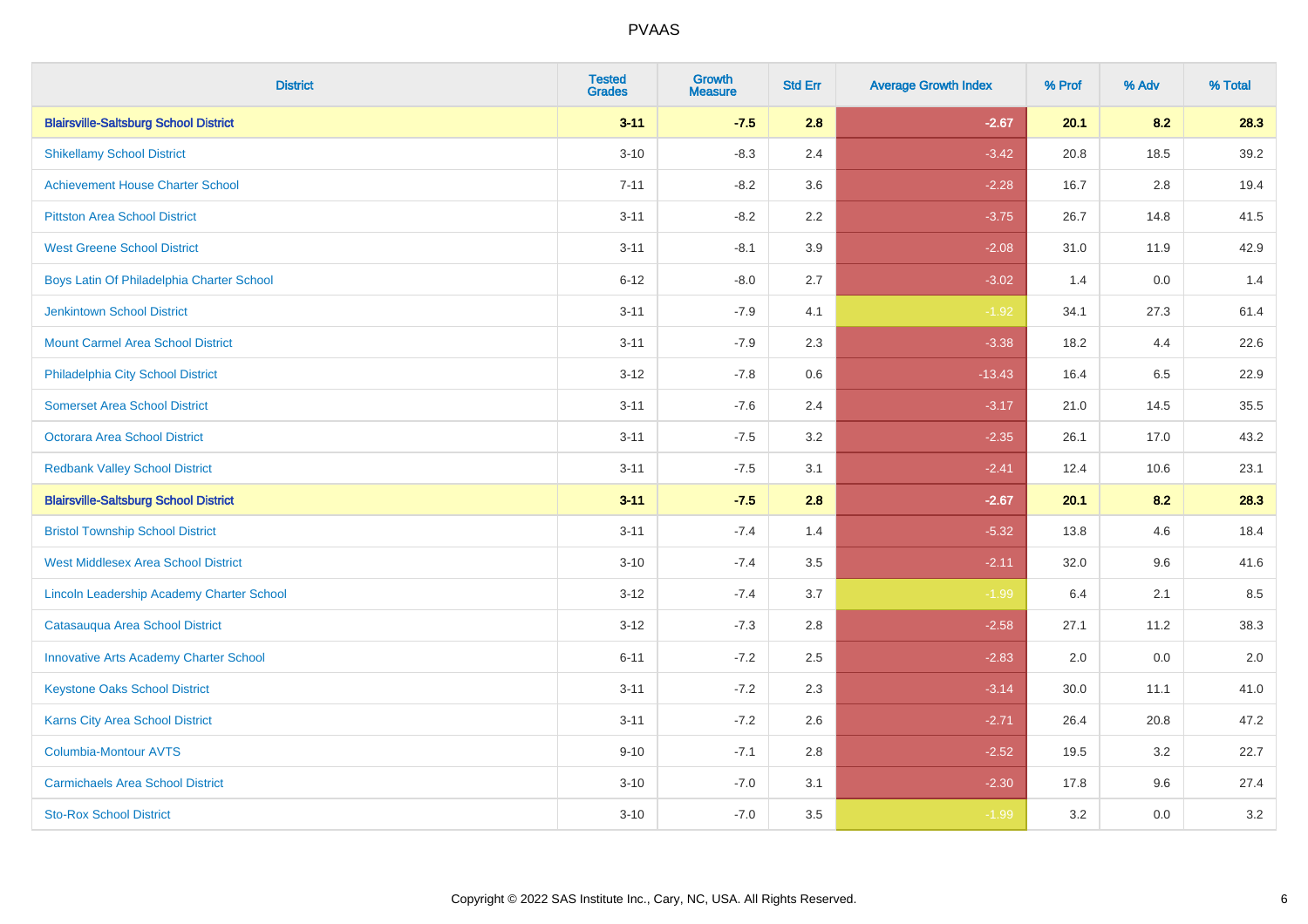| <b>District</b>                                        | <b>Tested</b><br><b>Grades</b> | <b>Growth</b><br><b>Measure</b> | <b>Std Err</b> | <b>Average Growth Index</b> | % Prof | % Adv   | % Total  |
|--------------------------------------------------------|--------------------------------|---------------------------------|----------------|-----------------------------|--------|---------|----------|
| <b>Blairsville-Saltsburg School District</b>           | $3 - 11$                       | $-7.5$                          | 2.8            | $-2.67$                     | 20.1   | 8.2     | 28.3     |
| <b>Berwick Area School District</b>                    | $3 - 11$                       | $-6.9$                          | 2.4            | $-2.84$                     | 22.3   | 11.5    | 33.8     |
| <b>Richland School District</b>                        | $3 - 11$                       | $-6.9$                          | 2.6            | $-2.63$                     | 40.1   | 20.9    | 61.0     |
| <b>Greensburg Salem School District</b>                | $3 - 11$                       | $-6.9$                          | 2.2            | $-3.06$                     | 30.3   | 13.3    | 43.6     |
| <b>Corry Area School District</b>                      | $3 - 11$                       | $-6.8$                          | 2.3            | $-3.01$                     | 24.0   | 8.8     | 32.8     |
| <b>Greater Nanticoke Area School District</b>          | $3 - 12$                       | $-6.8$                          | 2.6            | $-2.58$                     | 15.2   | $8.9\,$ | 24.1     |
| Millersburg Area School District                       | $3 - 11$                       | $-6.6$                          | 3.4            | $-1.92$                     | 24.1   | 10.3    | 34.5     |
| <b>Sharon City School District</b>                     | $3 - 11$                       | $-6.5$                          | 2.3            | $-2.79$                     | 13.1   | 5.0     | 18.1     |
| <b>Keystone Education Center Charter School</b>        | $3 - 12$                       | $-6.5$                          | 5.1            | $-1.28$                     | 0.0    | 0.0     | $0.0\,$  |
| <b>Union Area School District</b>                      | $3 - 11$                       | $-6.5$                          | 3.8            | $-1.70$                     | 30.6   | 12.2    | 42.9     |
| Perseus House Charter School Of Excellence             | $6 - 11$                       | $-6.4$                          | 2.6            | $-2.50$                     | 0.9    | 0.0     | 0.9      |
| <b>East Allegheny School District</b>                  | $3 - 11$                       | $-6.4$                          | 3.0            | $-2.11$                     | 21.0   | 7.4     | 28.4     |
| <b>Conemaugh Valley School District</b>                | $3 - 12$                       | $-6.3$                          | 4.1            | $-1.54$                     | 23.7   | 5.1     | 28.8     |
| <b>Wellsboro Area School District</b>                  | $3 - 11$                       | $-6.3$                          | 3.0            | $-2.08$                     | 24.4   | 13.4    | 37.8     |
| <b>Freedom Area School District</b>                    | $3 - 11$                       | $-6.3$                          | 3.1            | $-2.04$                     | 22.9   | 8.4     | 31.3     |
| <b>Riverside School District</b>                       | $3 - 11$                       | $-6.2$                          | 2.7            | $-2.33$                     | 20.8   | 17.0    | 37.7     |
| <b>Environmental Charter School At Frick Park</b>      | $3-9$                          | $-6.2$                          | 3.7            | $-1.67$                     | 25.9   | 3.4     | 29.3     |
| <b>Avonworth School District</b>                       | $3 - 10$                       | $-6.2$                          | 2.3            | $-2.68$                     | 35.9   | 14.1    | $50.0\,$ |
| <b>Eastern York School District</b>                    | $3 - 11$                       | $-6.2$                          | 2.3            | $-2.70$                     | 27.8   | 18.5    | 46.4     |
| <b>Chester Charter Scholars Academy Charter School</b> | $3 - 12$                       | $-6.2$                          | 3.3            | $-1.88$                     | 2.2    | 0.0     | 2.2      |
| <b>Yough School District</b>                           | $3 - 10$                       | $-6.2$                          | 2.7            | $-2.27$                     | 28.9   | 8.8     | 37.7     |
| <b>Cambria Heights School District</b>                 | $3 - 10$                       | $-6.2$                          | 2.9            | $-2.11$                     | 25.0   | 13.0    | 38.0     |
| <b>Ridgway Area School District</b>                    | $3 - 11$                       | $-6.1$                          | 4.0            | $-1.53$                     | 42.2   | 15.6    | 57.8     |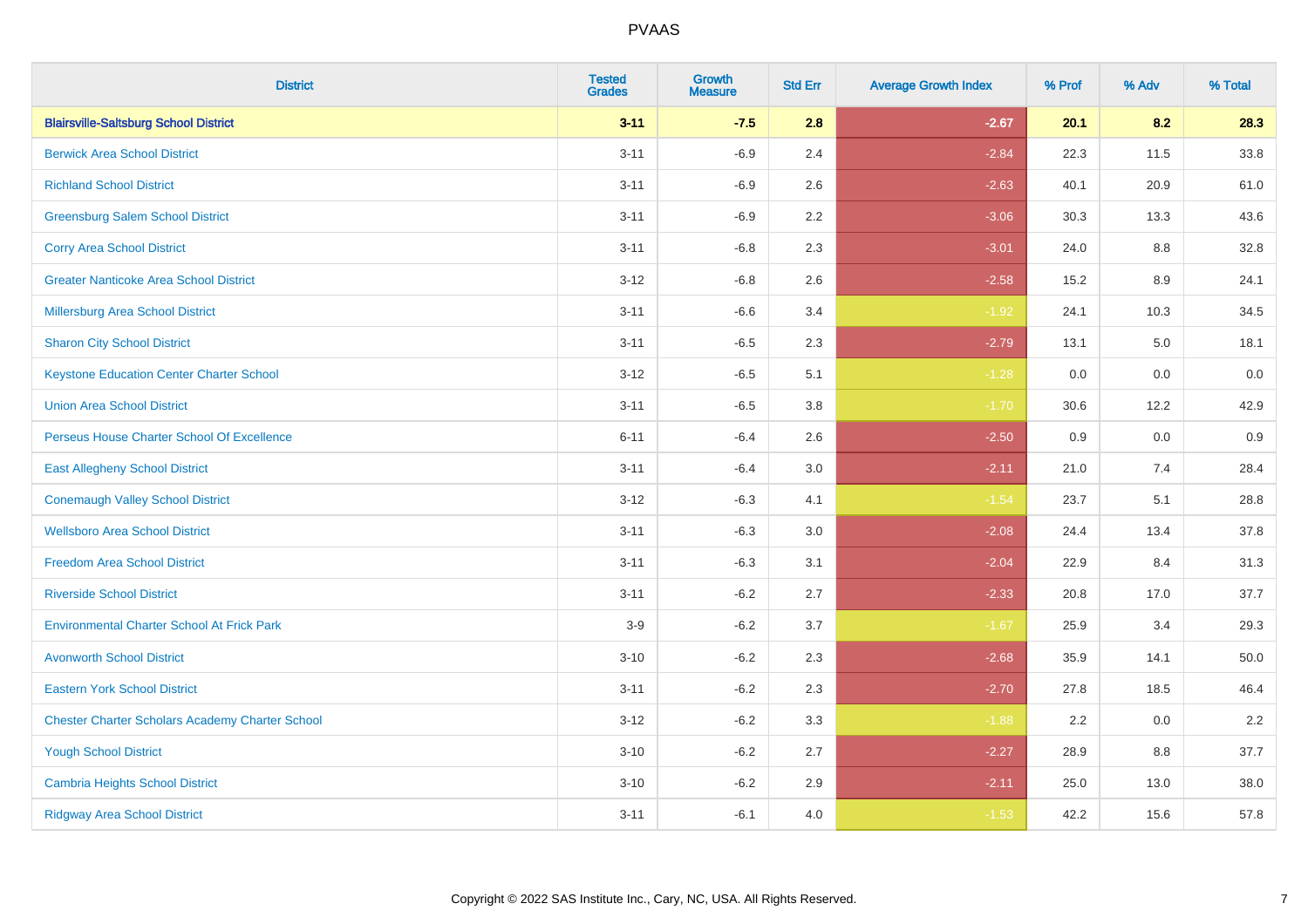| <b>District</b>                                 | <b>Tested</b><br><b>Grades</b> | <b>Growth</b><br><b>Measure</b> | <b>Std Err</b> | <b>Average Growth Index</b> | % Prof | % Adv   | % Total |
|-------------------------------------------------|--------------------------------|---------------------------------|----------------|-----------------------------|--------|---------|---------|
| <b>Blairsville-Saltsburg School District</b>    | $3 - 11$                       | $-7.5$                          | 2.8            | $-2.67$                     | 20.1   | 8.2     | 28.3    |
| <b>Montour School District</b>                  | $3 - 11$                       | $-6.1$                          | 2.1            | $-2.95$                     | 31.8   | 23.6    | 55.3    |
| <b>Elk Lake School District</b>                 | $3 - 11$                       | $-6.1$                          | 2.9            | $-2.12$                     | 26.3   | 11.6    | 37.9    |
| Mifflinburg Area School District                | $3 - 11$                       | $-6.0$                          | 2.1            | $-2.87$                     | 32.7   | 13.3    | 46.0    |
| <b>Gettysburg Area School District</b>          | $3 - 11$                       | $-6.0$                          | 2.0            | $-3.02$                     | 28.8   | 19.6    | 48.5    |
| <b>Westinghouse Arts Academy Charter School</b> | $9 - 10$                       | $-6.0$                          | 3.3            | $-1.81$                     | 20.2   | $8.9\,$ | 29.1    |
| Southern Huntingdon County School District      | $3 - 11$                       | $-5.9$                          | 3.4            | $-1.76$                     | 32.8   | 4.9     | 37.7    |
| Lehigh Valley Academy Regional Charter School   | $3 - 11$                       | $-5.9$                          | 3.0            | $-1.98$                     | 20.0   | 7.7     | 27.7    |
| <b>Susquenita School District</b>               | $3 - 11$                       | $-5.9$                          | 2.6            | $-2.28$                     | 30.6   | 13.9    | 44.4    |
| <b>Bristol Borough School District</b>          | $3 - 12$                       | $-5.9$                          | 2.9            | $-2.00$                     | 27.8   | 3.3     | 31.1    |
| New Kensington-Arnold School District           | $3 - 11$                       | $-5.8$                          | 3.2            | $-1.80$                     | 10.8   | 1.2     | 12.0    |
| <b>Montgomery Area School District</b>          | $3 - 11$                       | $-5.8$                          | 3.2            | $-1.83$                     | 25.0   | 11.5    | 36.5    |
| <b>Weatherly Area School District</b>           | $3 - 11$                       | $-5.8$                          | $4.0\,$        | $-1.44$                     | 32.1   | 8.9     | 41.1    |
| <b>Rochester Area School District</b>           | $3 - 11$                       | $-5.7$                          | 3.9            | $-1.45$                     | 14.9   | 2.1     | 17.0    |
| <b>Selinsgrove Area School District</b>         | $3 - 12$                       | $-5.7$                          | 2.1            | $-2.74$                     | 25.4   | 13.9    | 39.2    |
| <b>Harmony Area School District</b>             | $3 - 10$                       | $-5.7$                          | 5.0            | $-1.13$                     | 33.3   | $0.0\,$ | 33.3    |
| Mechanicsburg Area School District              | $3 - 11$                       | $-5.7$                          | 1.6            | $-3.48$                     | 35.1   | 16.0    | 51.2    |
| Renaissance Academy Charter School              | $3 - 11$                       | $-5.6$                          | 3.1            | $-1.79$                     | 28.4   | 18.5    | 46.9    |
| <b>City CHS</b>                                 | $10 - 11$                      | $-5.6$                          | 2.4            | $-2.34$                     | 15.9   | 1.5     | 17.4    |
| <b>Millville Area School District</b>           | $3 - 12$                       | $-5.6$                          | 4.4            | $-1.26$                     | 31.4   | 11.4    | 42.9    |
| <b>Chambersburg Area School District</b>        | $3 - 11$                       | $-5.6$                          | 1.3            | $-4.42$                     | 24.2   | 15.2    | 39.4    |
| <b>Wyoming Valley West School District</b>      | $3 - 11$                       | $-5.5$                          | 2.3            | $-2.38$                     | 22.2   | 9.2     | 31.4    |
| <b>Elizabeth Forward School District</b>        | $3 - 11$                       | $-5.5$                          | 2.5            | $-2.25$                     | 32.2   | 12.8    | 45.0    |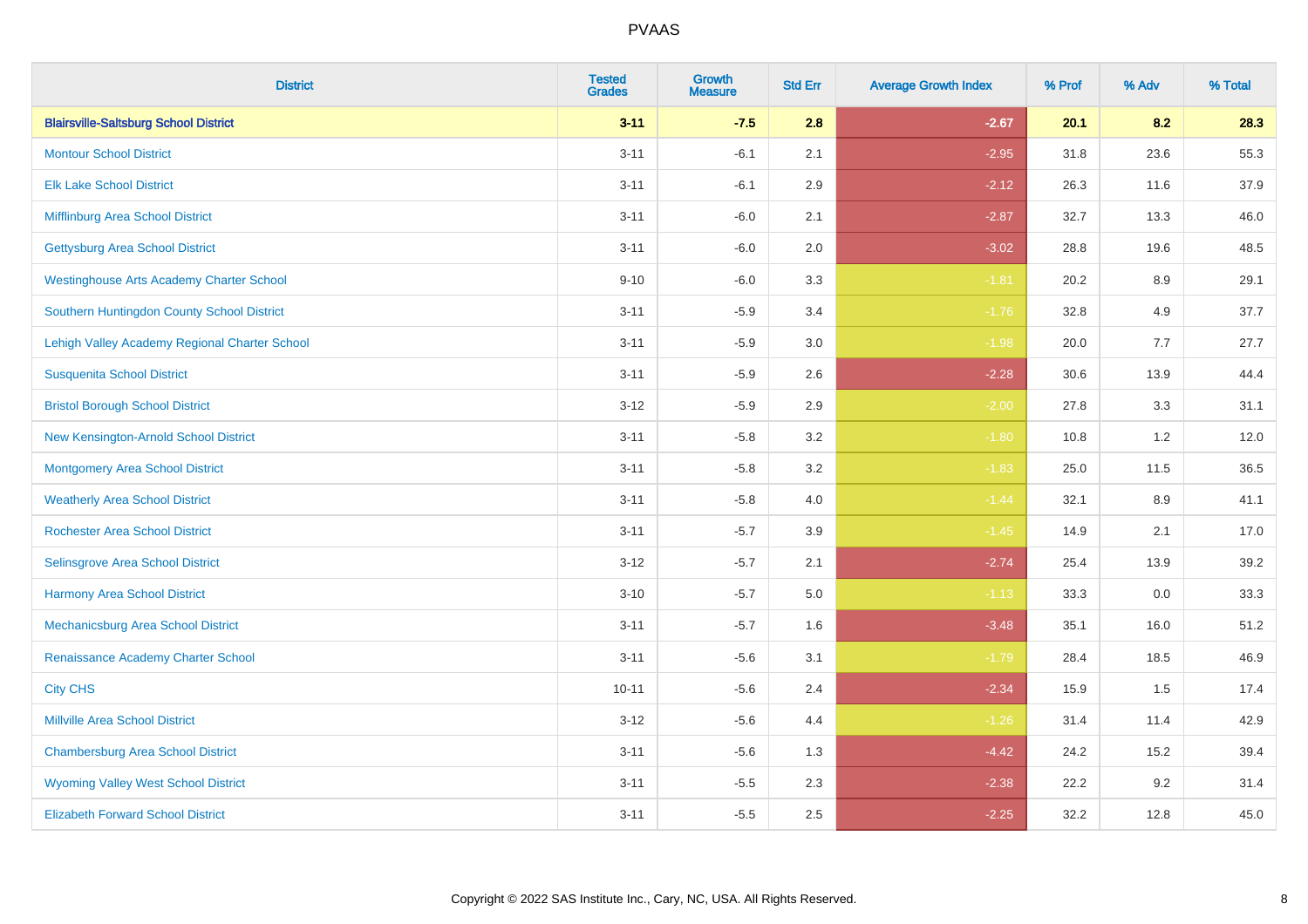| <b>District</b>                                                       | <b>Tested</b><br><b>Grades</b> | <b>Growth</b><br><b>Measure</b> | <b>Std Err</b> | <b>Average Growth Index</b> | % Prof | % Adv | % Total |
|-----------------------------------------------------------------------|--------------------------------|---------------------------------|----------------|-----------------------------|--------|-------|---------|
| <b>Blairsville-Saltsburg School District</b>                          | $3 - 11$                       | $-7.5$                          | 2.8            | $-2.67$                     | 20.1   | 8.2   | 28.3    |
| <b>Wyoming Area School District</b>                                   | $3 - 10$                       | $-5.5$                          | 2.5            | $-2.21$                     | 32.0   | 9.6   | 41.6    |
| <b>Baldwin-Whitehall School District</b>                              | $3 - 11$                       | $-5.5$                          | 1.9            | $-2.93$                     | 32.0   | 14.7  | 46.7    |
| <b>Riverside Beaver County School District</b>                        | $3 - 11$                       | $-5.5$                          | 2.7            | $-2.03$                     | 35.8   | 23.2  | 59.0    |
| <b>Cornell School District</b>                                        | $3 - 11$                       | $-5.5$                          | 4.6            | $-1.20$                     | 11.3   | 3.2   | 14.5    |
| <b>Pottsgrove School District</b>                                     | $3 - 11$                       | $-5.5$                          | 2.0            | $-2.78$                     | 28.6   | 10.3  | 38.8    |
| <b>Mount Pleasant Area School District</b>                            | $3 - 11$                       | $-5.4$                          | 2.3            | $-2.37$                     | 33.3   | 8.7   | 42.0    |
| <b>North East School District</b>                                     | $3 - 11$                       | $-5.3$                          | 2.7            | $-1.97$                     | 31.7   | 24.8  | 56.4    |
| <b>Wissahickon School District</b>                                    | $3 - 10$                       | $-5.3$                          | 1.7            | $-3.14$                     | 27.5   | 29.0  | 56.6    |
| <b>Steelton-Highspire School District</b>                             | $3 - 11$                       | $-5.3$                          | 3.2            | $-1.65$                     | 13.9   | 0.0   | 13.9    |
| <b>Connellsville Area School District</b>                             | $3 - 11$                       | $-5.3$                          | 2.0            | $-2.67$                     | 24.2   | 5.0   | 29.1    |
| Schuylkill Haven Area School District                                 | $3 - 11$                       | $-5.3$                          | 2.7            | $-1.96$                     | 22.2   | 11.6  | 33.8    |
| <b>Central Dauphin School District</b>                                | $3 - 11$                       | $-5.2$                          | 1.2            | $-4.24$                     | 29.3   | 8.7   | 38.0    |
| <b>Carlisle Area School District</b>                                  | $3 - 11$                       | $-5.2$                          | 1.7            | $-2.99$                     | 28.0   | 19.3  | 47.3    |
| <b>Moshannon Valley School District</b>                               | $3 - 10$                       | $-5.1$                          | 4.6            | $-1.12$                     | 25.0   | 12.5  | 37.5    |
| <b>Southern Fulton School District</b>                                | $3 - 11$                       | $-5.1$                          | 4.0            | $-1.29$                     | 21.7   | 13.0  | 34.8    |
| Preparatory Charter School Of Mathematics, Science, Tech, And Careers | $9 - 10$                       | $-5.1$                          | 2.5            | $-2.03$                     | 6.3    | 1.4   | 7.7     |
| <b>Propel Charter School-Homestead</b>                                | $3 - 11$                       | $-5.0$                          | 3.9            | $-1.27$                     | 7.3    | 0.0   | 7.3     |
| <b>Northeast Bradford School District</b>                             | $3 - 10$                       | $-5.0$                          | 3.7            | $-1.35$                     | 30.6   | 4.8   | 35.5    |
| <b>Canon-Mcmillan School District</b>                                 | $3 - 11$                       | $-5.0$                          | 1.5            | $-3.25$                     | 30.8   | 28.5  | 59.3    |
| <b>Titusville Area School District</b>                                | $3 - 11$                       | $-5.0$                          | 2.5            | $-1.98$                     | 26.5   | 6.8   | 33.3    |
| <b>Cameron County School District</b>                                 | $3 - 12$                       | $-5.0$                          | 4.4            | $-1.12$                     | 34.9   | 4.8   | 39.7    |
| <b>Pottsville Area School District</b>                                | $3 - 12$                       | $-4.9$                          | 2.1            | $-2.36$                     | 21.8   | 7.9   | 29.6    |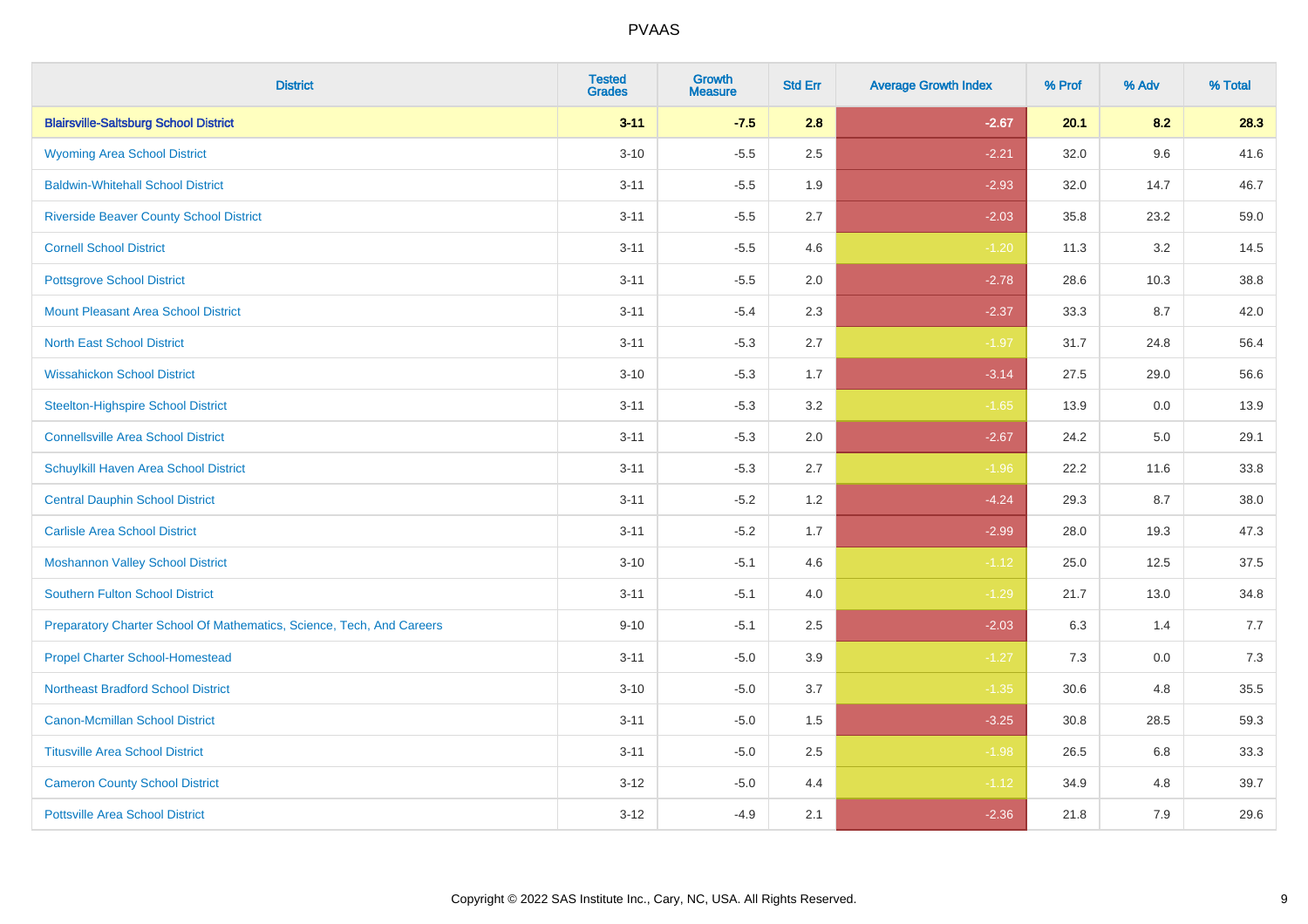| <b>District</b>                              | <b>Tested</b><br><b>Grades</b> | <b>Growth</b><br><b>Measure</b> | <b>Std Err</b> | <b>Average Growth Index</b> | % Prof | % Adv | % Total |
|----------------------------------------------|--------------------------------|---------------------------------|----------------|-----------------------------|--------|-------|---------|
| <b>Blairsville-Saltsburg School District</b> | $3 - 11$                       | $-7.5$                          | 2.8            | $-2.67$                     | 20.1   | 8.2   | 28.3    |
| East Stroudsburg Area School District        | $3 - 11$                       | $-4.9$                          | 1.4            | $-3.38$                     | 22.7   | 12.5  | 35.2    |
| <b>North Schuylkill School District</b>      | $3 - 11$                       | $-4.7$                          | 2.2            | $-2.16$                     | 20.2   | 11.7  | 31.9    |
| <b>Troy Area School District</b>             | $3 - 10$                       | $-4.7$                          | 3.2            | $-1.46$                     | 22.8   | 16.5  | 39.2    |
| <b>Shenandoah Valley School District</b>     | $3 - 11$                       | $-4.5$                          | 3.5            | $-1.29$                     | 14.3   | 0.0   | 14.3    |
| <b>Susquehanna Community School District</b> | $3 - 11$                       | $-4.5$                          | 3.8            | $-1.19$                     | 31.9   | 8.8   | 40.7    |
| <b>Penn Cambria School District</b>          | $3 - 11$                       | $-4.5$                          | 2.4            | $-1.86$                     | 27.3   | 15.8  | 43.2    |
| <b>Erie City School District</b>             | $3 - 12$                       | $-4.5$                          | 1.4            | $-3.09$                     | 13.4   | 6.7   | 20.1    |
| <b>Bethlehem Area School District</b>        | $3 - 11$                       | $-4.5$                          | 1.1            | $-3.91$                     | 20.4   | 11.3  | 31.7    |
| <b>Bethel Park School District</b>           | $3 - 11$                       | $-4.4$                          | 1.7            | $-2.62$                     | 40.1   | 27.3  | 67.4    |
| <b>Governor Mifflin School District</b>      | $3 - 11$                       | $-4.4$                          | 1.6            | $-2.69$                     | 30.3   | 7.7   | 38.0    |
| Pocono Mountain School District              | $3 - 12$                       | $-4.3$                          | 1.8            | $-2.43$                     | 35.5   | 17.1  | 52.6    |
| <b>Quakertown Community School District</b>  | $3 - 12$                       | $-4.3$                          | 1.5            | $-2.79$                     | 33.8   | 20.1  | 53.8    |
| <b>Charleroi School District</b>             | $3 - 11$                       | $-4.3$                          | 2.7            | $-1.55$                     | 22.2   | 15.9  | 38.1    |
| <b>Woodland Hills School District</b>        | $3 - 12$                       | $-4.2$                          | 2.5            | $-1.66$                     | 10.1   | 1.4   | 11.5    |
| Urban Pathways 6-12 Charter School           | $6 - 11$                       | $-4.1$                          | 5.7            | $-0.72$                     | 0.0    | 0.0   | 0.0     |
| <b>Southern Lehigh School District</b>       | $3 - 11$                       | $-4.1$                          | 2.1            | $-1.94$                     | 39.3   | 28.0  | 67.2    |
| <b>Kiski Area School District</b>            | $3 - 11$                       | $-4.0$                          | 2.0            | $-1.99$                     | 23.1   | 18.2  | 41.3    |
| <b>Towanda Area School District</b>          | $3 - 11$                       | $-4.0$                          | 2.6            | $-1.52$                     | 24.8   | 9.9   | 34.8    |
| <b>Valley Grove School District</b>          | $3 - 10$                       | $-4.0$                          | 5.5            | $-0.72$                     | 68.4   | 15.8  | 84.2    |
| <b>Springfield Township School District</b>  | $3 - 11$                       | $-3.9$                          | 3.1            | $-1.27$                     | 37.2   | 30.8  | 68.1    |
| <b>Monessen City School District</b>         | $3 - 10$                       | $-3.9$                          | 5.6            | $-0.69$                     | 21.0   | 10.5  | 31.6    |
| <b>Dauphin County Technical School</b>       | $9 - 11$                       | $-3.9$                          | 2.3            | $-1.67$                     | 18.3   | 11.1  | 29.3    |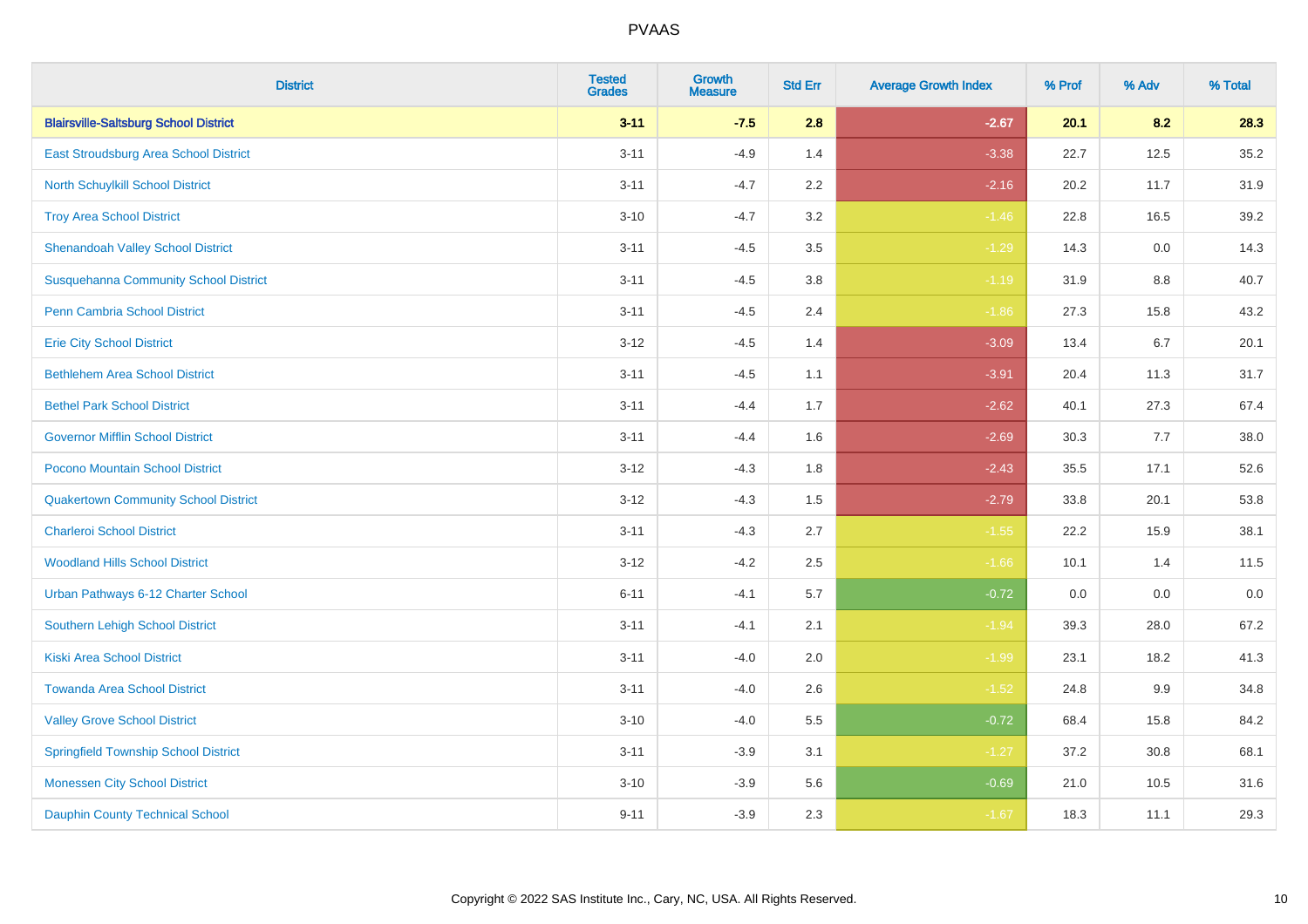| <b>District</b>                                         | <b>Tested</b><br><b>Grades</b> | <b>Growth</b><br><b>Measure</b> | <b>Std Err</b> | <b>Average Growth Index</b> | % Prof | % Adv   | % Total |
|---------------------------------------------------------|--------------------------------|---------------------------------|----------------|-----------------------------|--------|---------|---------|
| <b>Blairsville-Saltsburg School District</b>            | $3 - 11$                       | $-7.5$                          | 2.8            | $-2.67$                     | 20.1   | 8.2     | 28.3    |
| <b>Slippery Rock Area School District</b>               | $3 - 11$                       | $-3.8$                          | 2.5            | $-1.56$                     | 30.8   | 21.9    | 52.7    |
| <b>Universal Audenried Charter School</b>               | $9 - 11$                       | $-3.8$                          | 2.5            | $-1.53$                     | 3.0    | 0.5     | 3.5     |
| <b>Laurel Highlands School District</b>                 | $3 - 11$                       | $-3.8$                          | 2.3            | $-1.63$                     | 20.9   | 14.6    | 35.4    |
| <b>Franklin Area School District</b>                    | $3 - 11$                       | $-3.7$                          | 2.6            | $-1.43$                     | 30.5   | 5.9     | 36.4    |
| <b>Parkland School District</b>                         | $3 - 11$                       | $-3.7$                          | 1.2            | $-3.17$                     | 31.4   | 30.6    | 62.0    |
| <b>Chester-Upland School District</b>                   | $3 - 11$                       | $-3.6$                          | 2.6            | $-1.38$                     | 1.6    | $0.0\,$ | 1.6     |
| <b>Sugar Valley Rural Charter School</b>                | $3 - 11$                       | $-3.6$                          | 3.7            | $-0.98$                     | 10.3   | 0.0     | 10.3    |
| <b>Owen J Roberts School District</b>                   | $3 - 11$                       | $-3.5$                          | 1.5            | $-2.27$                     | 36.8   | 24.4    | 61.2    |
| <b>Greater Johnstown School District</b>                | $3 - 11$                       | $-3.5$                          | 2.4            | $-1.45$                     | 10.3   | 1.3     | 11.5    |
| <b>Middletown Area School District</b>                  | $3 - 11$                       | $-3.4$                          | 2.4            | $-1.44$                     | 34.3   | 15.2    | 49.4    |
| <b>Propel Charter School-Montour</b>                    | $3 - 10$                       | $-3.4$                          | 3.6            | $-0.93$                     | 7.7    | 0.0     | 7.7     |
| <b>Mahanoy Area School District</b>                     | $3 - 10$                       | $-3.4$                          | 3.1            | $-1.07$                     | 21.4   | 8.6     | 30.0    |
| <b>Crestwood School District</b>                        | $3 - 11$                       | $-3.4$                          | 2.2            | $-1.52$                     | 33.1   | 21.7    | 54.9    |
| Center For Student Learning Charter School At Pennsbury | $6 - 12$                       | $-3.3$                          | 6.0            | $-0.55$                     | 23.1   | 0.0     | 23.1    |
| <b>Roberto Clemente Charter School</b>                  | $3 - 12$                       | $-3.3$                          | 4.1            | $-0.79$                     | 22.7   | 4.6     | 27.3    |
| <b>Pleasant Valley School District</b>                  | $3 - 11$                       | $-3.3$                          | 1.8            | $-1.80$                     | 28.5   | 10.4    | 39.0    |
| <b>Twin Valley School District</b>                      | $3 - 12$                       | $-3.2$                          | 1.9            | $-1.68$                     | 38.8   | 19.8    | 58.6    |
| <b>Northwest Area School District</b>                   | $3 - 10$                       | $-3.2$                          | 3.3            | $-0.97$                     | 30.4   | 13.0    | 43.5    |
| <b>Susq-Cyber Charter School</b>                        | $9 - 11$                       | $-3.2$                          | 5.8            | $-0.54$                     | 23.8   | 4.8     | 28.6    |
| <b>Oxford Area School District</b>                      | $3 - 11$                       | $-3.1$                          | 1.8            | $-1.77$                     | 27.5   | 14.5    | 42.0    |
| <b>Reynolds School District</b>                         | $3 - 10$                       | $-3.0$                          | 3.5            | $-0.87$                     | 27.3   | 9.1     | 36.4    |
| <b>KIPP Dubois Charter School</b>                       | $9 - 10$                       | $-3.0$                          | 3.1            | $-0.95$                     | 10.0   | 0.0     | 10.0    |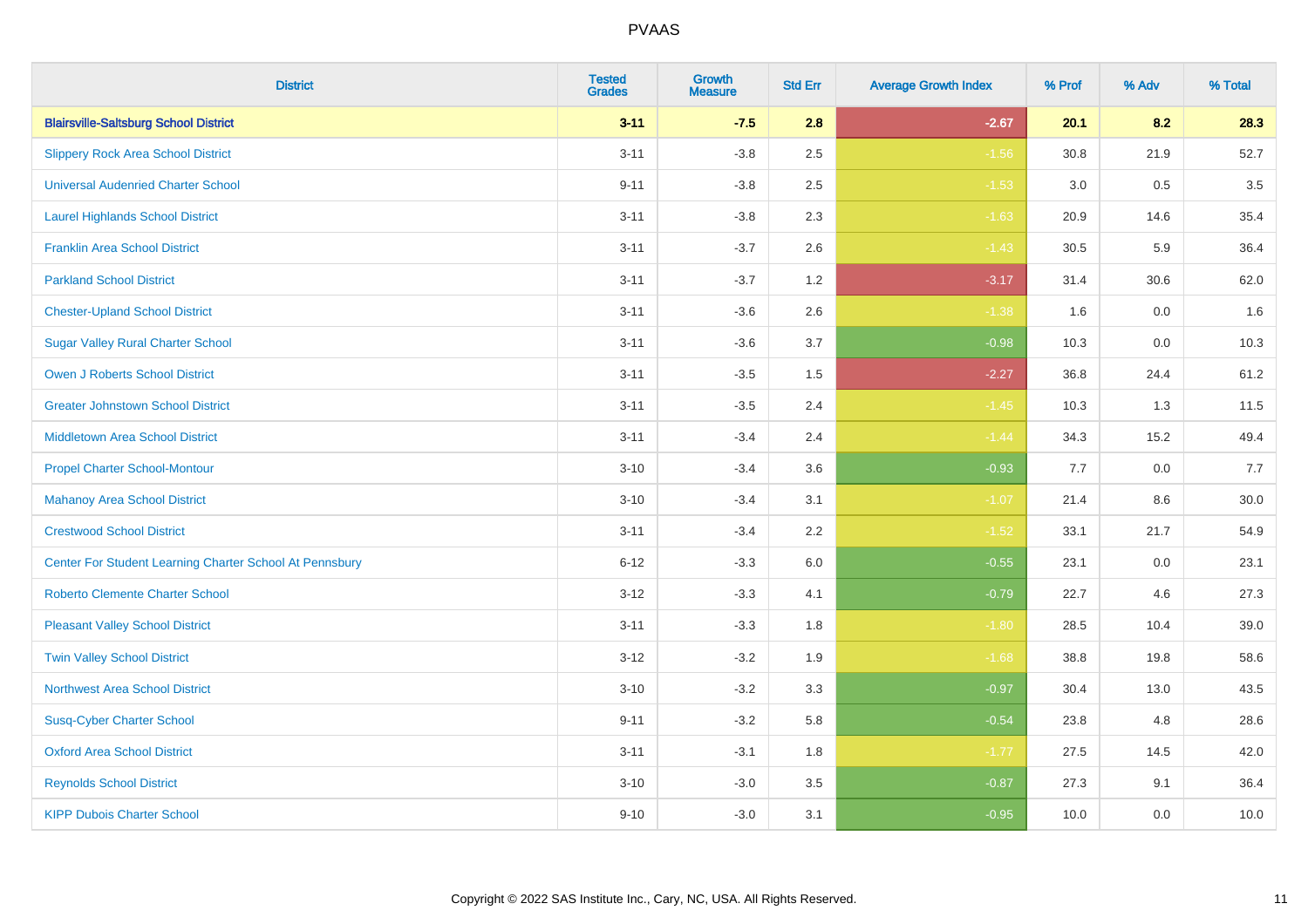| <b>District</b>                              | <b>Tested</b><br><b>Grades</b> | <b>Growth</b><br><b>Measure</b> | <b>Std Err</b> | <b>Average Growth Index</b> | % Prof | % Adv   | % Total |
|----------------------------------------------|--------------------------------|---------------------------------|----------------|-----------------------------|--------|---------|---------|
| <b>Blairsville-Saltsburg School District</b> | $3 - 11$                       | $-7.5$                          | 2.8            | $-2.67$                     | 20.1   | 8.2     | 28.3    |
| <b>Northgate School District</b>             | $3 - 11$                       | $-3.0$                          | 3.4            | $-0.85$                     | 35.6   | $6.8\,$ | 42.4    |
| <b>Beaver Area School District</b>           | $3 - 10$                       | $-3.0$                          | 2.5            | $-1.16$                     | 25.8   | 27.8    | 53.6    |
| <b>Minersville Area School District</b>      | $3 - 11$                       | $-2.9$                          | 3.4            | $-0.86$                     | 27.4   | 9.7     | 37.1    |
| <b>Boyertown Area School District</b>        | $3 - 11$                       | $-2.9$                          | 1.4            | $-2.06$                     | 30.8   | 22.6    | 53.4    |
| <b>Bucks County Technical High School</b>    | $9 - 10$                       | $-2.9$                          | 2.2            | $-1.29$                     | 27.7   | 10.4    | 38.2    |
| <b>Rose Tree Media School District</b>       | $3 - 10$                       | $-2.8$                          | 2.1            | $-1.33$                     | 35.2   | 29.6    | 64.8    |
| <b>Carbondale Area School District</b>       | $3 - 10$                       | $-2.8$                          | 3.2            | $-0.87$                     | 27.5   | 2.9     | 30.4    |
| <b>Uniontown Area School District</b>        | $3 - 11$                       | $-2.8$                          | 3.1            | $-0.91$                     | 31.7   | 7.3     | 39.0    |
| <b>Dubois Area School District</b>           | $3 - 11$                       | $-2.8$                          | 2.0            | $-1.37$                     | 35.5   | 19.0    | 54.6    |
| <b>Tri-Valley School District</b>            | $3 - 10$                       | $-2.7$                          | 3.9            | $-0.69$                     | 31.0   | 9.5     | 40.5    |
| <b>Hatboro-Horsham School District</b>       | $3 - 11$                       | $-2.7$                          | 1.6            | $-1.65$                     | 27.9   | 17.9    | 45.8    |
| <b>Hollidaysburg Area School District</b>    | $3 - 11$                       | $-2.7$                          | 1.6            | $-1.64$                     | 32.6   | 15.2    | 47.8    |
| <b>Shamokin Area School District</b>         | $3 - 11$                       | $-2.6$                          | 2.5            | $-1.06$                     | 19.6   | 9.8     | 29.3    |
| <b>Nazareth Area School District</b>         | $3 - 11$                       | $-2.5$                          | 1.7            | $-1.53$                     | 29.2   | 24.6    | 53.8    |
| <b>Mount Union Area School District</b>      | $3 - 10$                       | $-2.5$                          | 2.8            | $-0.89$                     | 19.8   | 5.8     | 25.6    |
| Northwestern Lehigh School District          | $3 - 11$                       | $-2.4$                          | 2.1            | $-1.14$                     | 41.7   | 17.9    | 59.5    |
| <b>Wyomissing Area School District</b>       | $3 - 12$                       | $-2.4$                          | 2.6            | $-0.92$                     | 25.6   | 28.1    | 53.7    |
| <b>Southeastern Greene School District</b>   | $3 - 10$                       | $-2.3$                          | 4.4            | $-0.53$                     | 29.0   | 9.7     | 38.7    |
| <b>York Academy Regional Charter School</b>  | $3 - 11$                       | $-2.3$                          | 4.4            | $-0.52$                     | 23.5   | 2.0     | 25.5    |
| <b>Conneaut School District</b>              | $3 - 12$                       | $-2.3$                          | 2.6            | $-0.91$                     | 27.4   | 9.7     | 37.1    |
| Mastery Charter School - Shoemaker Campus    | $7 - 10$                       | $-2.3$                          | 2.8            | $-0.81$                     | 10.1   | 3.7     | 13.8    |
| Northern Bedford County School District      | $3 - 11$                       | $-2.3$                          | 3.3            | $-0.69$                     | 26.2   | 16.9    | 43.1    |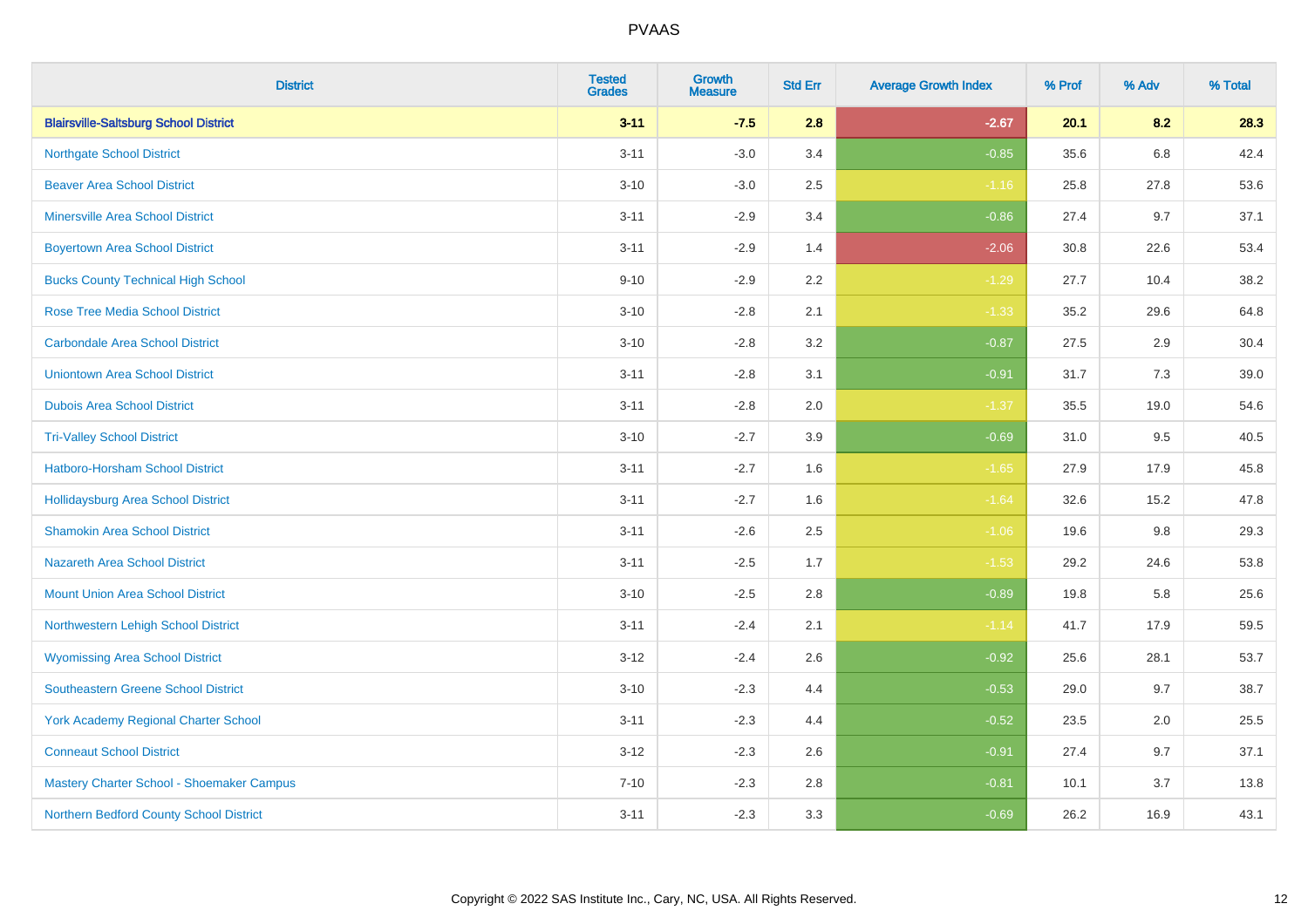| <b>District</b>                                   | <b>Tested</b><br><b>Grades</b> | <b>Growth</b><br><b>Measure</b> | <b>Std Err</b> | <b>Average Growth Index</b> | % Prof | % Adv   | % Total |
|---------------------------------------------------|--------------------------------|---------------------------------|----------------|-----------------------------|--------|---------|---------|
| <b>Blairsville-Saltsburg School District</b>      | $3 - 11$                       | $-7.5$                          | 2.8            | $-2.67$                     | 20.1   | 8.2     | 28.3    |
| <b>West Chester Area School District</b>          | $3 - 11$                       | $-2.1$                          | 1.2            | $-1.83$                     | 36.4   | 23.2    | 59.6    |
| <b>New Brighton Area School District</b>          | $3 - 11$                       | $-2.1$                          | 3.2            | $-0.65$                     | 31.5   | 11.1    | 42.6    |
| Propel Charter School - Braddock Hills            | $3 - 11$                       | $-2.1$                          | 3.3            | $-0.63$                     | 4.8    | 3.2     | 8.1     |
| <b>Shaler Area School District</b>                | $3 - 11$                       | $-2.1$                          | 1.8            | $-1.18$                     | 32.0   | 13.0    | 45.0    |
| <b>Carlynton School District</b>                  | $3 - 11$                       | $-2.0$                          | 3.2            | $-0.62$                     | 27.9   | 5.2     | 33.1    |
| <b>Penns Manor Area School District</b>           | $3 - 12$                       | $-1.9$                          | 3.5            | $-0.55$                     | 24.2   | $3.8\,$ | 28.0    |
| <b>Allegheny Valley School District</b>           | $3 - 11$                       | $-1.9$                          | 3.9            | $-0.48$                     | 31.8   | 11.4    | 43.2    |
| <b>Lakeview School District</b>                   | $3 - 11$                       | $-1.9$                          | 3.5            | $-0.53$                     | 41.5   | 12.3    | 53.8    |
| <b>Farrell Area School District</b>               | $3 - 11$                       | $-1.9$                          | 4.2            | $-0.44$                     | 9.3    | 11.6    | 20.9    |
| <b>Chichester School District</b>                 | $3 - 11$                       | $-1.8$                          | 4.2            | $-0.44$                     | 40.0   | 14.0    | 54.0    |
| <b>Bradford Area School District</b>              | $3 - 12$                       | $-1.8$                          | 2.3            | $-0.79$                     | 31.2   | 16.7    | 47.9    |
| <b>Forest Area School District</b>                | $3 - 11$                       | $-1.8$                          | 4.7            | $-0.37$                     | 18.9   | 15.1    | 34.0    |
| <b>Mastery Charter High School-Lenfest Campus</b> | $7 - 11$                       | $-1.8$                          | 5.8            | $-0.30$                     | 26.3   | 0.0     | 26.3    |
| <b>Albert Gallatin Area School District</b>       | $3 - 11$                       | $-1.7$                          | 2.3            | $-0.72$                     | 31.9   | 20.7    | 52.7    |
| <b>Clairton City School District</b>              | $3 - 11$                       | $-1.6$                          | $5.0\,$        | $-0.32$                     | 3.8    | 0.5     | 4.4     |
| <b>Burrell School District</b>                    | $3 - 11$                       | $-1.5$                          | 3.3            | $-0.44$                     | 27.8   | 17.7    | 45.6    |
| <b>Clearfield Area School District</b>            | $3 - 10$                       | $-1.3$                          | 3.7            | $-0.34$                     | 43.9   | 24.6    | 68.4    |
| <b>Highlands School District</b>                  | $3 - 11$                       | $-1.3$                          | 2.3            | $-0.55$                     | 32.6   | 10.5    | 43.0    |
| <b>Bangor Area School District</b>                | $3 - 12$                       | $-1.2$                          | 2.0            | $-0.60$                     | 25.8   | 12.7    | 38.5    |
| <b>Forest City Regional School District</b>       | $3 - 12$                       | $-1.2$                          | 3.6            | $-0.33$                     | 26.5   | 8.2     | 34.7    |
| <b>Lebanon School District</b>                    | $3 - 11$                       | $-1.2$                          | 1.9            | $-0.63$                     | 15.2   | 6.4     | 21.6    |
| <b>Claysburg-Kimmel School District</b>           | $3 - 11$                       | $-1.2$                          | 5.2            | $-0.22$                     | 5.0    | 0.0     | $5.0\,$ |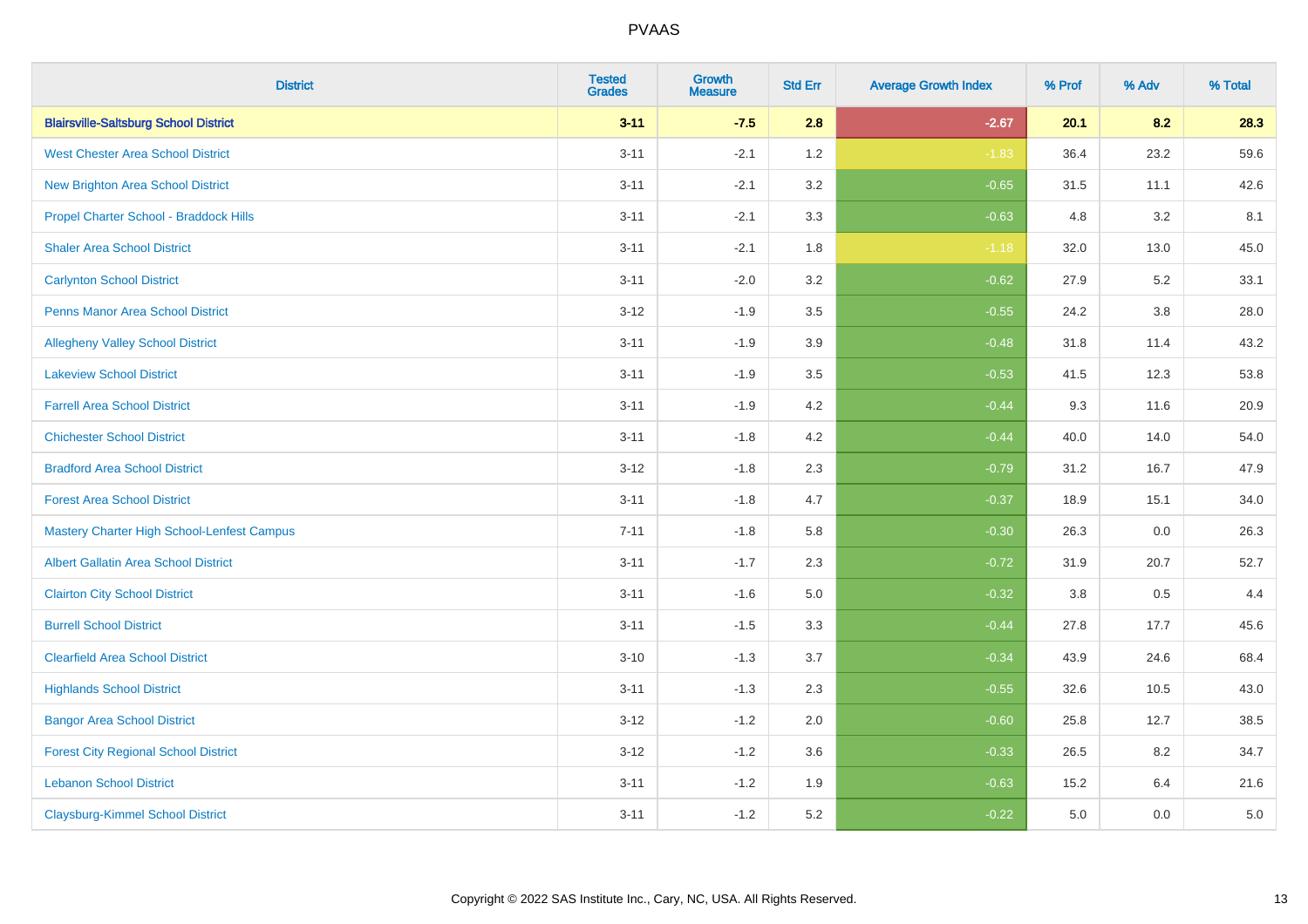| <b>District</b>                              | <b>Tested</b><br><b>Grades</b> | <b>Growth</b><br><b>Measure</b> | <b>Std Err</b> | <b>Average Growth Index</b> | % Prof | % Adv | % Total |
|----------------------------------------------|--------------------------------|---------------------------------|----------------|-----------------------------|--------|-------|---------|
| <b>Blairsville-Saltsburg School District</b> | $3 - 11$                       | $-7.5$                          | 2.8            | $-2.67$                     | 20.1   | 8.2   | 28.3    |
| <b>Columbia Borough School District</b>      | $3 - 12$                       | $-1.1$                          | 3.6            | $-0.31$                     | 17.2   | 1.7   | 19.0    |
| <b>Ferndale Area School District</b>         | $3 - 10$                       | $-1.1$                          | 4.1            | $-0.27$                     | 21.0   | 7.9   | 29.0    |
| <b>Norwin School District</b>                | $3 - 11$                       | $-1.1$                          | 1.6            | $-0.70$                     | 37.7   | 27.6  | 65.2    |
| <b>Evergreen Community Charter School</b>    | $6 - 11$                       | $-1.1$                          | 4.7            | $-0.23$                     | 34.6   | 26.9  | 61.5    |
| <b>Pine Grove Area School District</b>       | $3 - 11$                       | $-1.1$                          | 3.0            | $-0.36$                     | 29.5   | 14.3  | 43.8    |
| <b>Everett Area School District</b>          | $3 - 11$                       | $-1.1$                          | 3.1            | $-0.34$                     | 34.2   | 13.2  | 47.4    |
| <b>Schuylkill Valley School District</b>     | $3 - 11$                       | $-1.0$                          | 2.2            | $-0.47$                     | 29.8   | 20.2  | 50.0    |
| <b>Westmont Hilltop School District</b>      | $3 - 11$                       | $-1.0$                          | 2.8            | $-0.36$                     | 33.3   | 14.7  | 48.0    |
| South Eastern School District                | $3 - 11$                       | $-1.0$                          | 1.8            | $-0.55$                     | 36.4   | 17.1  | 53.5    |
| <b>Exeter Township School District</b>       | $3 - 11$                       | $-1.0$                          | 1.7            | $-0.58$                     | 27.2   | 15.6  | 42.8    |
| <b>South Allegheny School District</b>       | $3 - 11$                       | $-0.9$                          | 3.1            | $-0.30$                     | 23.8   | 2.5   | 26.2    |
| <b>Palmerton Area School District</b>        | $3 - 11$                       | $-0.9$                          | 2.7            | $-0.34$                     | 34.3   | 14.3  | 48.6    |
| <b>Blacklick Valley School District</b>      | $3 - 11$                       | $-0.9$                          | 3.9            | $-0.23$                     | 7.7    | 7.7   | 15.4    |
| <b>Cranberry Area School District</b>        | $3-12$                         | $-0.9$                          | 3.1            | $-0.29$                     | 25.5   | 9.7   | 35.2    |
| <b>MaST Community Charter School</b>         | $3 - 10$                       | $-0.9$                          | 2.5            | $-0.34$                     | 25.0   | 21.6  | 46.6    |
| Lehigh Career & Technical Institute          | $10 - 12$                      | $-0.7$                          | 6.3            | $-0.11$                     | 36.4   | 4.6   | 40.9    |
| Jeannette City School District               | $3 - 11$                       | $-0.7$                          | 3.4            | $-0.20$                     | 26.8   | 4.1   | 30.9    |
| <b>Fort Cherry School District</b>           | $3 - 10$                       | $-0.7$                          | 3.1            | $-0.21$                     | 30.6   | 14.1  | 44.7    |
| Northern Lebanon School District             | $3 - 11$                       | $-0.7$                          | 2.3            | $-0.29$                     | 18.8   | 6.8   | 25.6    |
| South Side Area School District              | $3 - 11$                       | $-0.6$                          | 3.1            | $-0.19$                     | 24.0   | 28.0  | 52.0    |
| <b>Fairfield Area School District</b>        | $3 - 11$                       | $-0.5$                          | 3.6            | $-0.13$                     | 43.9   | 6.1   | 50.0    |
| <b>Portage Area School District</b>          | $3 - 10$                       | $-0.5$                          | 3.3            | $-0.14$                     | 27.0   | 20.6  | 47.6    |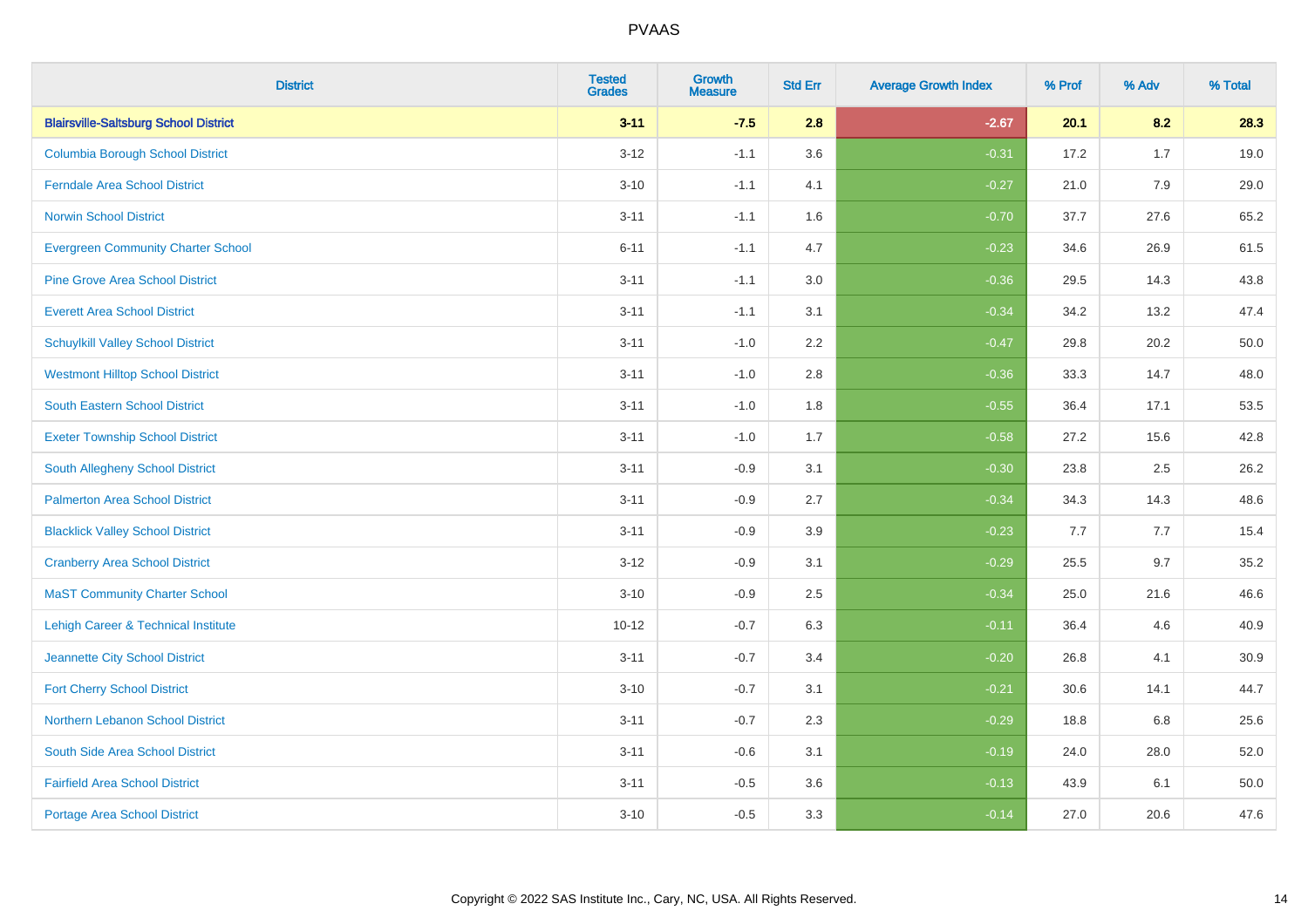| <b>District</b>                                  | <b>Tested</b><br><b>Grades</b> | <b>Growth</b><br><b>Measure</b> | <b>Std Err</b> | <b>Average Growth Index</b> | % Prof | % Adv | % Total |
|--------------------------------------------------|--------------------------------|---------------------------------|----------------|-----------------------------|--------|-------|---------|
| <b>Blairsville-Saltsburg School District</b>     | $3 - 11$                       | $-7.5$                          | 2.8            | $-2.67$                     | 20.1   | 8.2   | 28.3    |
| <b>Otto-Eldred School District</b>               | $3 - 11$                       | $-0.5$                          | 3.5            | $-0.13$                     | 35.8   | 10.5  | 46.3    |
| <b>Brockway Area School District</b>             | $3 - 11$                       | $-0.4$                          | 3.5            | $-0.11$                     | 41.2   | 13.8  | 55.0    |
| <b>Central Greene School District</b>            | $3 - 11$                       | $-0.4$                          | 2.5            | $-0.15$                     | 27.8   | 14.8  | 42.6    |
| <b>Northern Cambria School District</b>          | $3 - 11$                       | $-0.3$                          | 3.4            | $-0.09$                     | 26.5   | 1.2   | 27.7    |
| <b>Wilson Area School District</b>               | $3 - 11$                       | $-0.3$                          | 2.4            | $-0.12$                     | 35.4   | 14.6  | 50.0    |
| <b>Greencastle-Antrim School District</b>        | $3 - 11$                       | $-0.3$                          | 2.0            | $-0.14$                     | 30.9   | 22.2  | 53.1    |
| <b>Harrisburg City School District</b>           | $3 - 11$                       | $-0.2$                          | 2.0            | $-0.11$                     | 6.0    | 2.0   | 8.0     |
| <b>Freeport Area School District</b>             | $3 - 10$                       | $-0.2$                          | 2.1            | $-0.10$                     | 37.4   | 29.8  | 67.2    |
| Southern Tioga School District                   | $3 - 11$                       | $-0.1$                          | 2.8            | $-0.03$                     | 26.3   | 10.3  | 36.6    |
| <b>Warren County School District</b>             | $3 - 11$                       | $-0.1$                          | 1.6            | $-0.06$                     | 26.7   | 9.7   | 36.4    |
| <b>Penn Hills School District</b>                | $3 - 11$                       | 0.0                             | 2.4            | 0.02                        | 18.4   | 7.1   | 25.6    |
| Altoona Area School District                     | $3 - 12$                       | 0.1                             | 1.5            | 0.07                        | 29.0   | 13.8  | 42.8    |
| Community Academy Of Philadelphia Charter School | $3 - 11$                       | 0.1                             | 2.6            | 0.06                        | 9.7    | 2.6   | 12.4    |
| <b>Garnet Valley School District</b>             | $3 - 10$                       | 0.2                             | 1.7            | 0.13                        | 34.9   | 26.4  | 61.3    |
| <b>Central Columbia School District</b>          | $3 - 12$                       | 0.3                             | 2.3            | 0.12                        | 25.4   | 37.6  | 63.0    |
| <b>Ridley School District</b>                    | $3 - 12$                       | 0.3                             | 1.6            | 0.21                        | 32.0   | 10.7  | 42.6    |
| <b>Shippensburg Area School District</b>         | $3 - 11$                       | 0.5                             | 1.8            | 0.26                        | 23.5   | 22.8  | 46.3    |
| <b>Wilson School District</b>                    | $3 - 12$                       | 0.5                             | 1.5            | 0.32                        | 30.4   | 25.5  | 55.9    |
| Pennsylvania Cyber Charter School                | $3 - 11$                       | 0.6                             | 1.5            | 0.37                        | 20.8   | 8.1   | 28.9    |
| Hamburg Area School District                     | $3 - 11$                       | 0.6                             | 2.4            | 0.25                        | 28.0   | 15.5  | 43.6    |
| <b>New Foundations Charter School</b>            | $3 - 11$                       | 0.6                             | 2.2            | 0.29                        | 22.4   | 4.0   | 26.4    |
| <b>Tech Freire Charter School</b>                | $9 - 11$                       | 0.7                             | 2.5            | 0.27                        | 3.6    | 0.0   | 3.6     |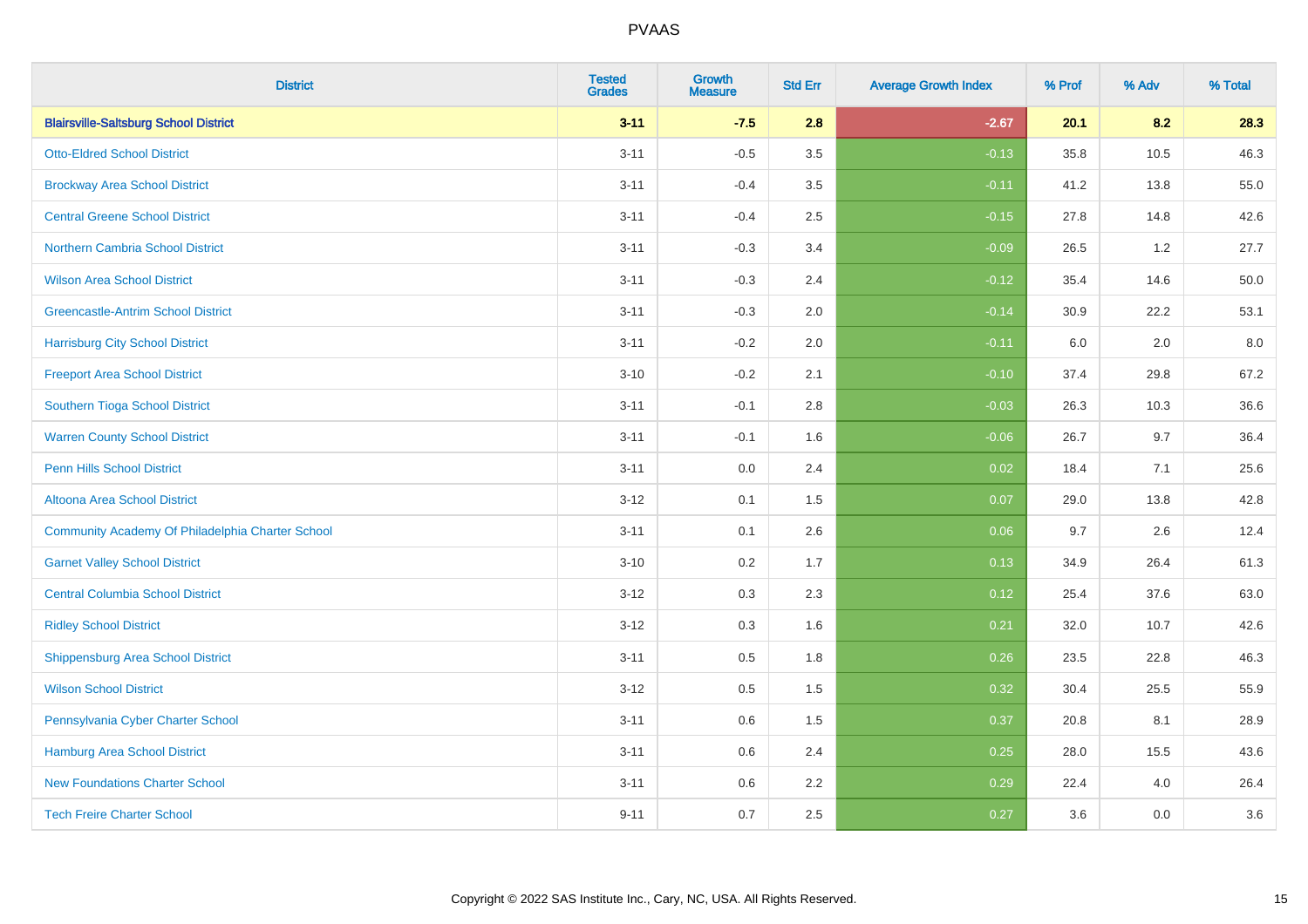| <b>District</b>                                    | <b>Tested</b><br><b>Grades</b> | <b>Growth</b><br><b>Measure</b> | <b>Std Err</b> | <b>Average Growth Index</b> | % Prof | % Adv   | % Total |
|----------------------------------------------------|--------------------------------|---------------------------------|----------------|-----------------------------|--------|---------|---------|
| <b>Blairsville-Saltsburg School District</b>       | $3 - 11$                       | $-7.5$                          | 2.8            | $-2.67$                     | 20.1   | 8.2     | 28.3    |
| <b>Jersey Shore Area School District</b>           | $3 - 11$                       | 0.7                             | 2.5            | 0.27                        | 39.3   | 13.6    | 52.9    |
| <b>Seneca Valley School District</b>               | $3 - 11$                       | 0.8                             | 1.4            | 0.54                        | 40.6   | 25.2    | 65.8    |
| <b>Marion Center Area School District</b>          | $3 - 10$                       | 0.8                             | 2.9            | 0.27                        | 23.3   | 11.1    | 34.4    |
| <b>Hopewell Area School District</b>               | $3 - 11$                       | 0.8                             | 2.6            | 0.31                        | 34.5   | 12.4    | 46.9    |
| <b>Tidioute Community Charter School</b>           | $3 - 11$                       | 0.8                             | 4.4            | 0.19                        | 18.1   | $6.9\,$ | 25.0    |
| Daniel Boone Area School District                  | $3 - 12$                       | 0.9                             | 1.9            | 0.46                        | 28.9   | 22.0    | 51.0    |
| <b>Abington School District</b>                    | $3 - 10$                       | 0.9                             | 1.6            | 0.57                        | 29.7   | 28.7    | 58.4    |
| <b>Upper Adams School District</b>                 | $3 - 11$                       | 0.9                             | 2.5            | 0.37                        | 33.0   | 17.0    | 50.0    |
| South Williamsport Area School District            | $3 - 10$                       | 0.9                             | 3.1            | 0.31                        | 38.4   | 11.6    | 50.0    |
| <b>Bensalem Township School District</b>           | $3 - 11$                       | 1.0                             | 1.6            | 0.63                        | 24.3   | 10.7    | 34.9    |
| <b>Tulpehocken Area School District</b>            | $3 - 12$                       | 1.0                             | 4.9            | 0.20                        | 11.5   | 23.1    | 34.6    |
| <b>Wattsburg Area School District</b>              | $3 - 11$                       | $1.0\,$                         | 2.7            | 0.36                        | 20.4   | 12.4    | 32.7    |
| <b>Annville-Cleona School District</b>             | $3 - 12$                       | 1.1                             | 2.4            | 0.45                        | 34.8   | 13.6    | 48.5    |
| <b>Upper Moreland Township School District</b>     | $3 - 11$                       | 1.1                             | 2.0            | 0.56                        | 24.8   | 26.6    | 51.3    |
| <b>North Star School District</b>                  | $3 - 11$                       | 1.1                             | 3.3            | 0.34                        | 26.2   | 20.0    | 46.2    |
| Philadelphia Electrical & Tech Charter High School | $10 - 10$                      | 1.2                             | 2.6            | 0.45                        | 0.9    | 0.0     | 0.9     |
| <b>Springfield School District</b>                 | $3 - 11$                       | 1.2                             | 1.7            | 0.69                        | 31.8   | 25.2    | 56.9    |
| <b>Penn-Delco School District</b>                  | $3 - 11$                       | 1.3                             | 1.8            | 0.75                        | 26.5   | 12.6    | 39.1    |
| <b>Brentwood Borough School District</b>           | $3 - 11$                       | 1.3                             | 3.0            | 0.44                        | 20.2   | 16.0    | 36.2    |
| <b>MaST Community Charter School II</b>            | $3 - 10$                       | 1.4                             | 3.0            | 0.45                        | 16.1   | 4.6     | 20.7    |
| <b>Oley Valley School District</b>                 | $3 - 11$                       | 1.4                             | 2.4            | 0.56                        | 37.4   | 23.9    | 61.4    |
| <b>Reach Cyber Charter School</b>                  | $3 - 11$                       | 1.4                             | 3.6            | 0.40                        | 32.9   | 15.2    | 48.1    |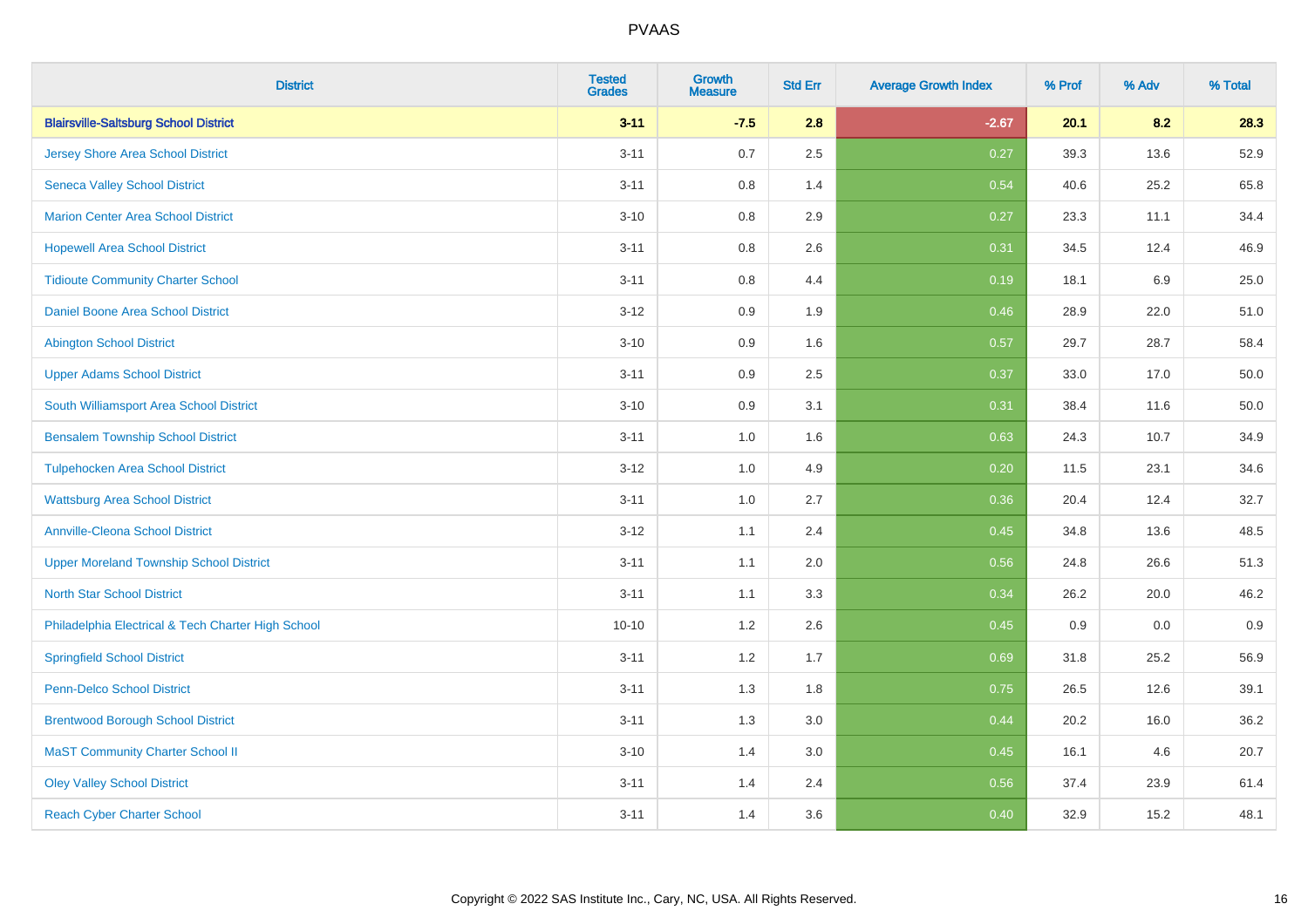| <b>District</b>                              | <b>Tested</b><br><b>Grades</b> | <b>Growth</b><br><b>Measure</b> | <b>Std Err</b> | <b>Average Growth Index</b> | % Prof | % Adv | % Total |
|----------------------------------------------|--------------------------------|---------------------------------|----------------|-----------------------------|--------|-------|---------|
| <b>Blairsville-Saltsburg School District</b> | $3 - 11$                       | $-7.5$                          | 2.8            | $-2.67$                     | 20.1   | 8.2   | 28.3    |
| <b>Tunkhannock Area School District</b>      | $3 - 11$                       | 1.4                             | 2.0            | 0.71                        | 29.8   | 18.1  | 47.9    |
| <b>Haverford Township School District</b>    | $3 - 11$                       | 1.4                             | 1.4            | 1.05                        | 36.7   | 26.3  | 63.0    |
| <b>Centennial School District</b>            | $3 - 10$                       | 1.5                             | 1.5            | 0.98                        | 23.6   | 12.4  | 36.0    |
| <b>Moon Area School District</b>             | $3 - 11$                       | 1.5                             | 1.8            | 0.86                        | 34.5   | 25.5  | 60.0    |
| <b>Avella Area School District</b>           | $3 - 12$                       | 1.6                             | 4.7            | 0.34                        | 34.8   | 7.2   | 42.0    |
| Juniata Valley School District               | $3 - 11$                       | 1.6                             | 3.2            | 0.51                        | 23.1   | 9.4   | 32.5    |
| <b>Shenango Area School District</b>         | $3 - 11$                       | 1.7                             | 3.2            | 0.52                        | 41.4   | 13.8  | 55.3    |
| <b>Lewisburg Area School District</b>        | $3 - 11$                       | 1.7                             | 2.4            | 0.72                        | 35.9   | 35.9  | 71.8    |
| <b>Forest Hills School District</b>          | $3 - 11$                       | 1.8                             | 2.5            | 0.71                        | 28.8   | 10.3  | 39.1    |
| West Jefferson Hills School District         | $3 - 11$                       | 1.9                             | 1.9            | 0.99                        | 34.8   | 27.3  | 62.1    |
| <b>Pottstown School District</b>             | $3 - 12$                       | 2.0                             | 2.2            | 0.88                        | 19.4   | 6.2   | 25.6    |
| <b>Blackhawk School District</b>             | $3 - 11$                       | 2.0                             | 2.3            | 0.87                        | 34.6   | 20.7  | 55.3    |
| <b>Bethlehem-Center School District</b>      | $3 - 10$                       | 2.1                             | 3.5            | 0.59                        | 32.3   | 4.6   | 36.9    |
| Esperanza Academy Charter School             | $4 - 11$                       | 2.1                             | 2.1            | 1.01                        | 14.2   | 3.6   | 17.8    |
| <b>Upper Dublin School District</b>          | $3 - 12$                       | 2.1                             | 1.8            | 1.19                        | 34.7   | 30.0  | 64.7    |
| <b>Solanco School District</b>               | $3 - 11$                       | 2.2                             | 1.8            | 1.18                        | 27.2   | 15.0  | 42.3    |
| <b>Mercer Area School District</b>           | $3 - 11$                       | 2.2                             | 3.1            | 0.70                        | 24.4   | 11.8  | 36.2    |
| <b>Belmont Charter School</b>                | $3 - 10$                       | 2.2                             | 3.4            | 0.64                        | 5.3    | 1.8   | $7.0$   |
| <b>West Shore School District</b>            | $3 - 12$                       | 2.2                             | 1.3            | 1.68                        | 31.8   | 15.2  | 47.1    |
| Mt Lebanon School District                   | $3 - 11$                       | 2.4                             | 1.3            | 1.79                        | 39.3   | 37.4  | 76.8    |
| <b>Conestoga Valley School District</b>      | $3 - 11$                       | 2.4                             | 1.7            | 1.43                        | 35.0   | 23.5  | 58.5    |
| <b>South Western School District</b>         | $3 - 12$                       | 2.5                             | 1.7            | 1.48                        | 36.2   | 19.7  | 55.9    |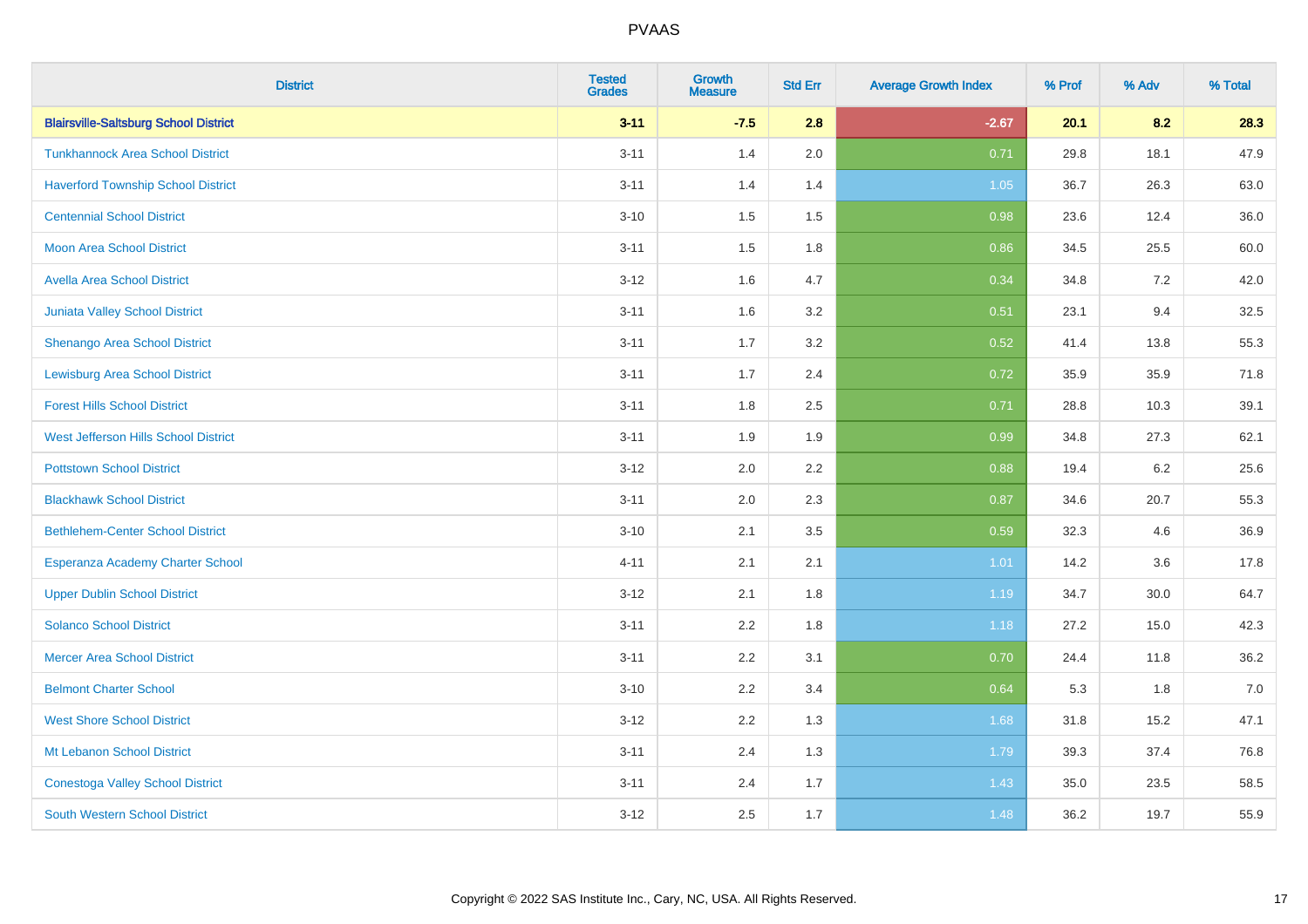| <b>District</b>                                 | <b>Tested</b><br><b>Grades</b> | <b>Growth</b><br><b>Measure</b> | <b>Std Err</b> | <b>Average Growth Index</b> | % Prof | % Adv | % Total |
|-------------------------------------------------|--------------------------------|---------------------------------|----------------|-----------------------------|--------|-------|---------|
| <b>Blairsville-Saltsburg School District</b>    | $3 - 11$                       | $-7.5$                          | 2.8            | $-2.67$                     | 20.1   | 8.2   | 28.3    |
| <b>Bermudian Springs School District</b>        | $3 - 11$                       | 2.5                             | 2.4            | 1.05                        | 31.8   | 23.5  | 55.3    |
| <b>Sullivan County School District</b>          | $3 - 10$                       | 2.5                             | 4.3            | 0.58                        | 43.6   | 7.7   | 51.3    |
| <b>Union School District</b>                    | $3 - 12$                       | 2.5                             | 3.7            | 0.69                        | 17.9   | 10.4  | 28.4    |
| <b>School Lane Charter School</b>               | $3 - 11$                       | 2.6                             | 3.6            | 0.72                        | 23.1   | 18.7  | 41.8    |
| <b>Williams Valley School District</b>          | $3 - 11$                       | 2.6                             | 3.7            | 0.69                        | 17.0   | 5.1   | 22.0    |
| <b>Austin Area School District</b>              | $3 - 11$                       | 2.6                             | 6.0            | 0.43                        | 25.0   | 18.8  | 43.8    |
| <b>Athens Area School District</b>              | $3 - 11$                       | 2.6                             | 2.3            | 1.11                        | 34.9   | 12.3  | 47.3    |
| <b>Perkiomen Valley School District</b>         | $3 - 11$                       | 2.7                             | 1.5            | 1.83                        | 35.0   | 25.3  | 60.3    |
| <b>Mastery Charter School - Pickett Campus</b>  | $6 - 10$                       | 2.7                             | 4.2            | 0.65                        | 20.6   | 0.0   | 20.6    |
| <b>Eastern Lancaster County School District</b> | $3 - 12$                       | 2.9                             | 3.2            | 0.91                        | 35.2   | 36.4  | 71.6    |
| <b>Ringgold School District</b>                 | $3 - 11$                       | 2.9                             | 2.2            | 1.32                        | 23.8   | 13.3  | 37.1    |
| <b>Penn-Trafford School District</b>            | $3 - 11$                       | 2.9                             | 1.8            | 1.68                        | 46.3   | 26.2  | 72.5    |
| <b>Waynesboro Area School District</b>          | $3 - 12$                       | 3.0                             | 1.8            | 1.67                        | 26.0   | 23.5  | 49.5    |
| <b>Gateway School District</b>                  | $3 - 11$                       | 3.1                             | 2.0            | 1.55                        | 35.7   | 18.5  | 54.2    |
| Northampton Area School District                | $3 - 11$                       | 3.2                             | 1.5            | 2.05                        | 29.8   | 17.9  | 47.7    |
| <b>Clarion Area School District</b>             | $3 - 11$                       | 3.2                             | 3.7            | 0.88                        | 31.7   | 13.3  | 45.0    |
| <b>North Clarion County School District</b>     | $3 - 12$                       | 3.4                             | 4.1            | 0.83                        | 45.0   | 18.8  | 63.8    |
| <b>Fort Leboeuf School District</b>             | $3 - 11$                       | 3.5                             | 2.2            | 1.58                        | 32.0   | 16.8  | 48.8    |
| <b>Bellwood-Antis School District</b>           | $3 - 10$                       | 3.5                             | 2.8            | 1.24                        | 40.9   | 19.4  | 60.2    |
| <b>Keystone Central School District</b>         | $3 - 11$                       | 3.6                             | 1.8            | 2.04                        | 27.1   | 14.6  | 41.8    |
| <b>Western Wayne School District</b>            | $3 - 11$                       | 3.6                             | 2.6            | 1.39                        | 30.8   | 16.2  | 47.0    |
| <b>Midd-West School District</b>                | $3 - 11$                       | 3.6                             | 2.6            | 1.42                        | 28.6   | 25.0  | 53.6    |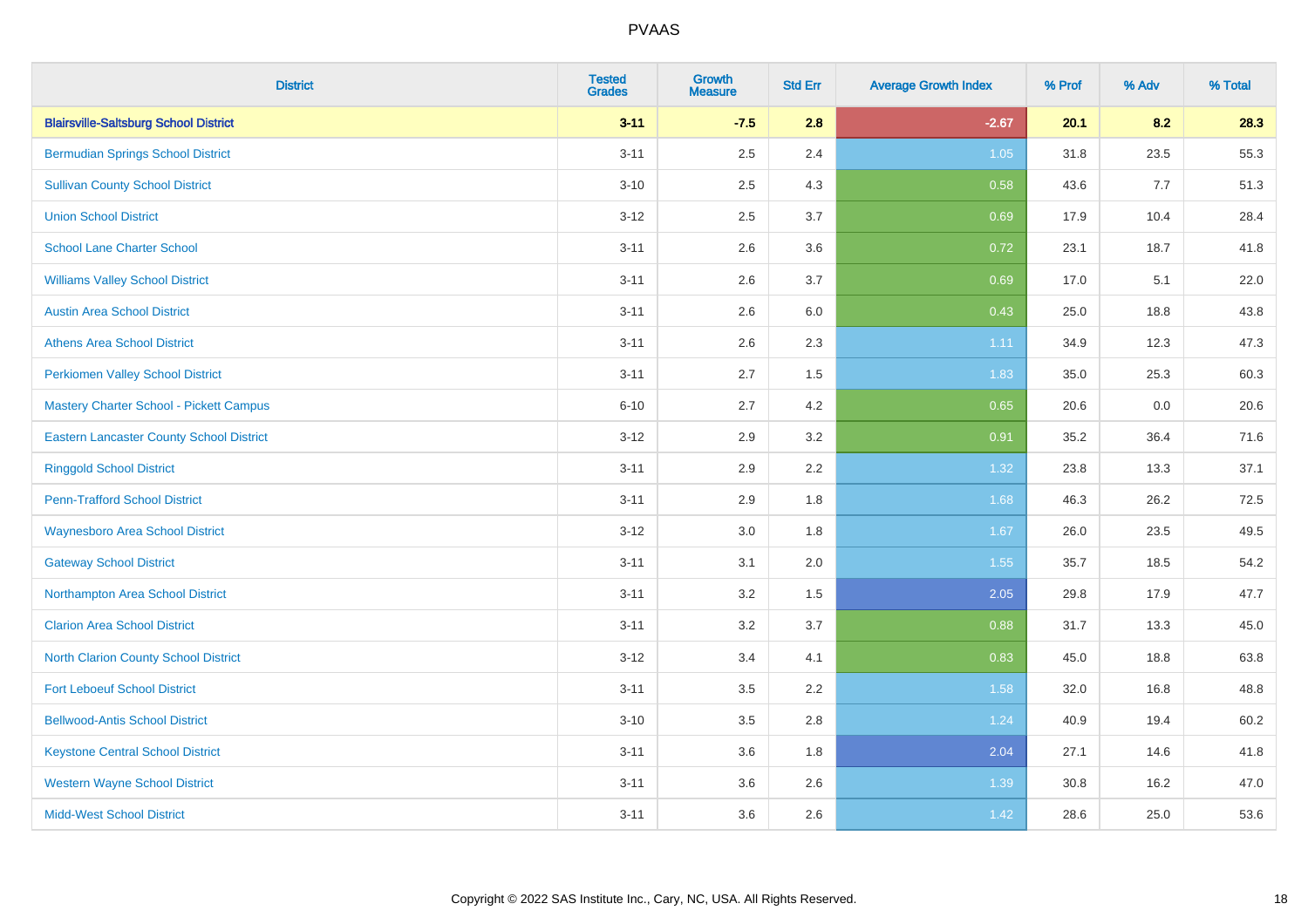| <b>District</b>                                    | <b>Tested</b><br><b>Grades</b> | <b>Growth</b><br><b>Measure</b> | <b>Std Err</b> | <b>Average Growth Index</b> | % Prof | % Adv | % Total |
|----------------------------------------------------|--------------------------------|---------------------------------|----------------|-----------------------------|--------|-------|---------|
| <b>Blairsville-Saltsburg School District</b>       | $3 - 11$                       | $-7.5$                          | 2.8            | $-2.67$                     | 20.1   | 8.2   | 28.3    |
| <b>Sharpsville Area School District</b>            | $3 - 11$                       | 3.8                             | 3.7            | 1.04                        | 41.1   | 23.2  | 64.3    |
| <b>Newport School District</b>                     | $3 - 12$                       | 3.8                             | 3.3            | 1.17                        | 38.8   | 10.4  | 49.2    |
| Northeastern York School District                  | $3 - 11$                       | 3.8                             | 1.8            | 2.11                        | 32.7   | 21.0  | 53.7    |
| <b>Spring Grove Area School District</b>           | $3 - 11$                       | 3.9                             | 2.0            | 1.90                        | 30.0   | 23.0  | 53.0    |
| Susquehanna Township School District               | $3 - 12$                       | 3.9                             | 2.7            | 1.45                        | 19.0   | 13.1  | 32.0    |
| <b>Southeast Delco School District</b>             | $3 - 10$                       | 3.9                             | 3.5            | 1.12                        | 18.6   | 3.4   | 22.0    |
| <b>Brownsville Area School District</b>            | $3 - 12$                       | 3.9                             | 3.8            | 1.04                        | 22.0   | 8.5   | 30.5    |
| <b>Chestnut Ridge School District</b>              | $3 - 12$                       | 4.0                             | 2.9            | 1.38                        | 33.2   | 11.0  | 44.2    |
| <b>Eastern Lebanon County School District</b>      | $3 - 11$                       | 4.0                             | 2.1            | 1.89                        | 23.5   | 11.5  | 35.0    |
| Philipsburg-Osceola Area School District           | $3 - 11$                       | 4.1                             | 3.0            | 1.37                        | 22.5   | 16.2  | 38.8    |
| <b>Commonwealth Charter Academy Charter School</b> | $3 - 10$                       | 4.2                             | 1.6            | 2.68                        | 27.0   | 15.6  | 42.5    |
| <b>Bloomsburg Area School District</b>             | $3 - 10$                       | 4.3                             | 3.4            | 1.26                        | 36.5   | 20.6  | 57.1    |
| <b>Purchase Line School District</b>               | $3 - 12$                       | 4.3                             | 3.3            | 1.30                        | 32.3   | 9.0   | 41.4    |
| <b>Reading School District</b>                     | $3 - 11$                       | 4.3                             | 1.2            | 3.71                        | 16.8   | 6.0   | 22.8    |
| <b>South Middleton School District</b>             | $3 - 11$                       | 4.4                             | 2.2            | 1.95                        | 31.1   | 16.4  | 47.5    |
| Downingtown Area School District                   | $3 - 11$                       | 4.4                             | 1.1            | 4.06                        | 30.1   | 32.0  | 62.2    |
| Pennsylvania Virtual Charter School                | $3 - 11$                       | 4.4                             | 3.4            | 1.31                        | 29.8   | 21.2  | 51.0    |
| <b>Red Lion Area School District</b>               | $3 - 11$                       | 4.5                             | 1.9            | 2.31                        | 32.3   | 21.5  | 53.8    |
| <b>Mckeesport Area School District</b>             | $3 - 12$                       | 4.6                             | 2.2            | 2.14                        | 21.1   | 4.4   | 25.5    |
| <b>Central Valley School District</b>              | $3 - 10$                       | 4.7                             | 2.6            | 1.83                        | 37.8   | 18.5  | 56.3    |
| East Pennsboro Area School District                | $3 - 11$                       | 4.8                             | 2.1            | 2.26                        | 36.8   | 16.9  | 53.7    |
| <b>Conemaugh Township Area School District</b>     | $3 - 12$                       | 4.8                             | 3.5            | 1.39                        | 30.9   | 27.8  | 58.8    |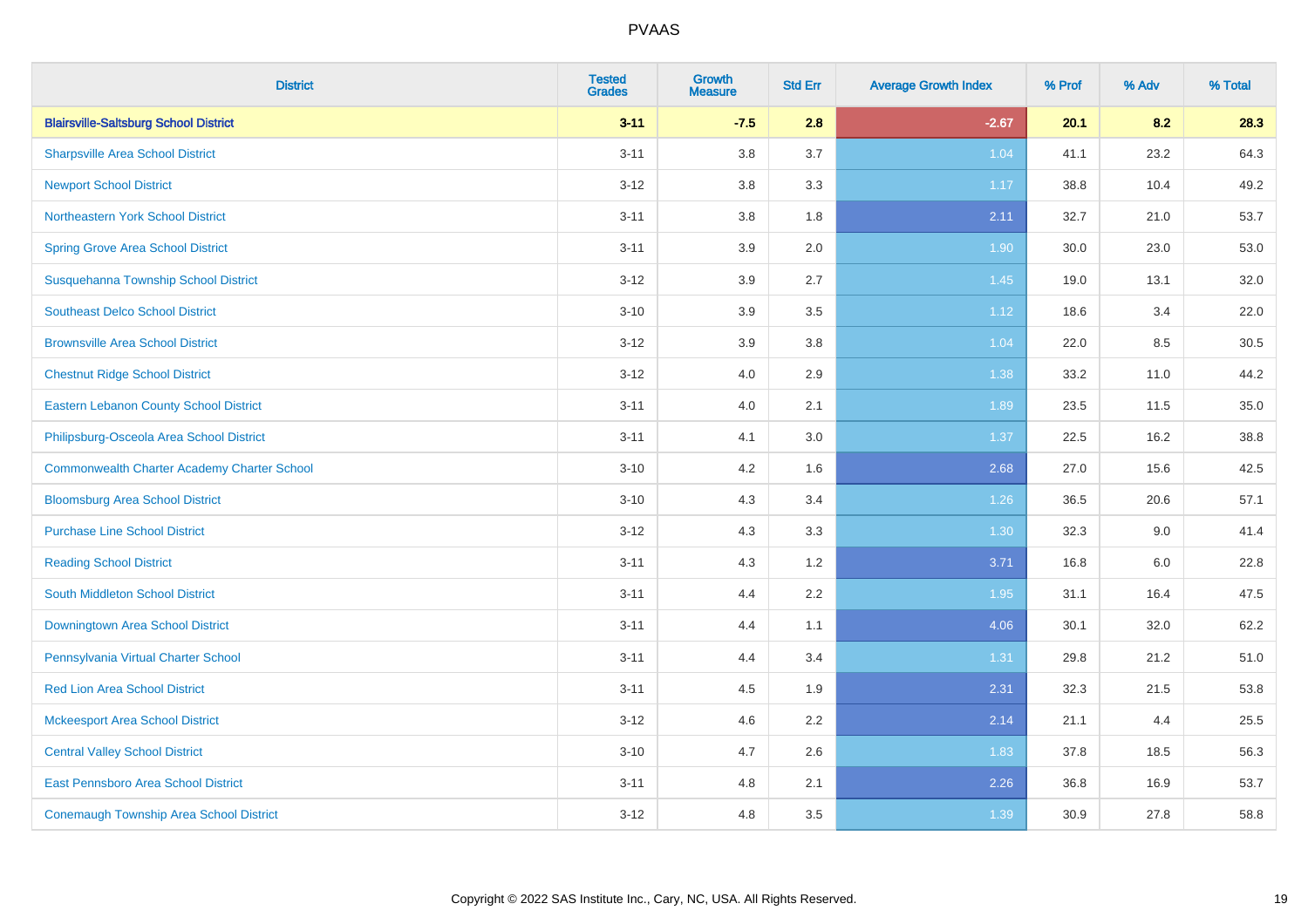| <b>District</b>                                | <b>Tested</b><br><b>Grades</b> | <b>Growth</b><br><b>Measure</b> | <b>Std Err</b> | <b>Average Growth Index</b> | % Prof | % Adv | % Total |
|------------------------------------------------|--------------------------------|---------------------------------|----------------|-----------------------------|--------|-------|---------|
| <b>Blairsville-Saltsburg School District</b>   | $3 - 11$                       | $-7.5$                          | 2.8            | $-2.67$                     | 20.1   | 8.2   | 28.3    |
| <b>Wallingford-Swarthmore School District</b>  | $3 - 10$                       | 5.0                             | $2.2\,$        | 2.25                        | 33.3   | 37.1  | 70.4    |
| Johnsonburg Area School District               | $3 - 11$                       | 5.0                             | 3.9            | 1.27                        | 35.5   | 11.8  | 47.4    |
| Aspira Bilingual Cyber Charter School          | $3 - 11$                       | 5.1                             | 5.8            | 0.87                        | 4.8    | 0.0   | 4.8     |
| Hope For Hyndman Charter School                | $3 - 11$                       | 5.1                             | 5.8            | 0.88                        | 14.3   | 7.1   | 21.4    |
| <b>Lower Dauphin School District</b>           | $3 - 11$                       | 5.3                             | 1.8            | 3.03                        | 30.6   | 26.8  | 57.5    |
| <b>Great Valley School District</b>            | $3 - 11$                       | 5.4                             | 2.0            | 2.77                        | 33.8   | 33.5  | 67.3    |
| <b>Galeton Area School District</b>            | $3 - 11$                       | 5.4                             | 5.4            | 1.01                        | 33.3   | 22.2  | 55.6    |
| <b>Pennsbury School District</b>               | $3 - 11$                       | 5.6                             | 1.3            | 4.38                        | 37.7   | 27.7  | 65.4    |
| <b>Crawford Central School District</b>        | $3 - 11$                       | 5.7                             | 2.1            | 2.71                        | 26.4   | 15.8  | 42.1    |
| <b>Wyalusing Area School District</b>          | $3 - 12$                       | 5.7                             | 3.2            | 1.78                        | 38.6   | 12.9  | 51.4    |
| <b>Upper Perkiomen School District</b>         | $3 - 11$                       | 5.7                             | 1.9            | 3.04                        | 25.4   | 19.9  | 45.4    |
| <b>Sayre Area School District</b>              | $3 - 11$                       | 5.8                             | 3.2            | 1.81                        | 30.3   | 21.0  | 51.3    |
| <b>Smethport Area School District</b>          | $3 - 12$                       | 5.8                             | 3.8            | 1.52                        | 24.6   | 20.0  | 44.6    |
| <b>Brandywine Heights Area School District</b> | $3 - 11$                       | 5.8                             | 2.6            | 2.27                        | 27.7   | 28.6  | 56.2    |
| <b>Halifax Area School District</b>            | $3 - 11$                       | 5.8                             | 3.5            | 1.64                        | 32.1   | 18.9  | 50.9    |
| <b>Salisbury Township School District</b>      | $3 - 11$                       | 5.8                             | 3.6            | 1.62                        | 24.4   | 12.6  | 37.0    |
| Huntingdon Area School District                | $3 - 11$                       | 5.8                             | 2.6            | 2.28                        | 27.8   | 17.4  | 45.2    |
| <b>Donegal School District</b>                 | $3 - 12$                       | 5.9                             | 2.2            | 2.72                        | 34.1   | 23.1  | 57.2    |
| Saint Marys Area School District               | $3 - 11$                       | 6.0                             | 2.2            | 2.69                        | 35.4   | 18.3  | 53.7    |
| South Fayette Township School District         | $3 - 11$                       | 6.0                             | 1.8            | 3.33                        | 32.2   | 38.3  | 70.5    |
| <b>Hazleton Area School District</b>           | $3 - 11$                       | 6.0                             | 1.6            | 3.85                        | 20.5   | 9.0   | 29.5    |
| <b>Penncrest School District</b>               | $3 - 11$                       | 6.0                             | 1.9            | 3.24                        | 31.1   | 16.9  | 48.0    |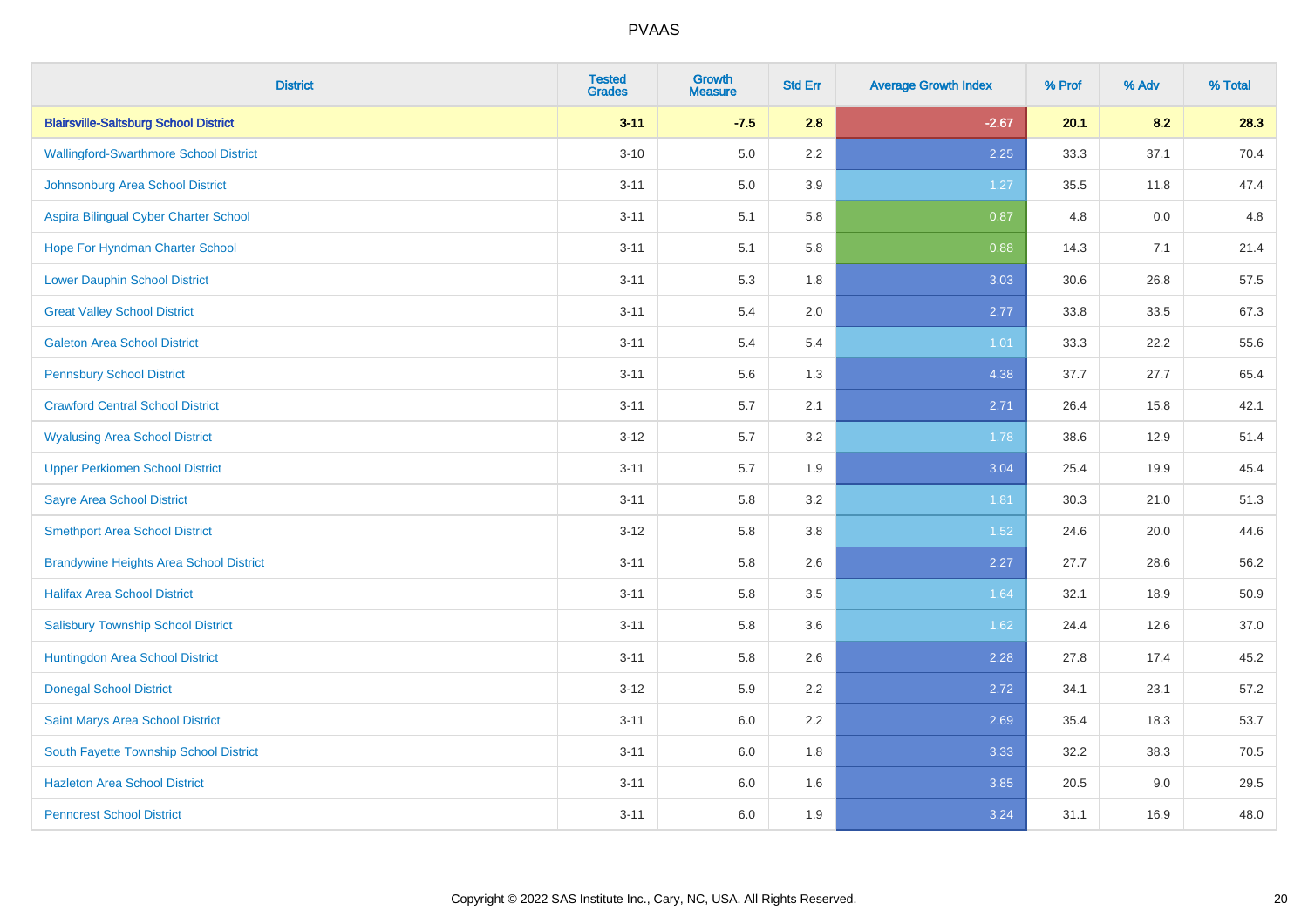| <b>District</b>                               | <b>Tested</b><br><b>Grades</b> | <b>Growth</b><br><b>Measure</b> | <b>Std Err</b> | <b>Average Growth Index</b> | % Prof | % Adv | % Total |
|-----------------------------------------------|--------------------------------|---------------------------------|----------------|-----------------------------|--------|-------|---------|
| <b>Blairsville-Saltsburg School District</b>  | $3 - 11$                       | $-7.5$                          | 2.8            | $-2.67$                     | 20.1   | 8.2   | 28.3    |
| <b>Multicultural Academy Charter School</b>   | $9 - 11$                       | 6.0                             | 3.4            | 1.77                        | 12.3   | 0.0   | 12.3    |
| Northern Lehigh School District               | $3 - 12$                       | 6.1                             | 2.5            | 2.42                        | 21.4   | 18.0  | 39.3    |
| <b>South Butler County School District</b>    | $3 - 10$                       | 6.3                             | 2.2            | 2.80                        | 37.8   | 19.2  | 57.0    |
| <b>United School District</b>                 | $3 - 11$                       | 6.3                             | 3.3            | 1.89                        | 38.8   | 16.3  | 55.0    |
| <b>Easton Area School District</b>            | $3 - 12$                       | 6.3                             | 1.3            | 4.91                        | 24.1   | 13.0  | 37.1    |
| <b>Bedford Area School District</b>           | $3 - 11$                       | 6.4                             | 2.4            | 2.68                        | 31.0   | 20.6  | 51.6    |
| People For People Charter School              | $3 - 12$                       | 6.4                             | 5.6            | 1.15                        | 2.4    | 0.0   | 2.4     |
| <b>Tamaqua Area School District</b>           | $3 - 12$                       | 6.5                             | 2.4            | 2.72                        | 34.3   | 17.5  | 51.8    |
| <b>Port Allegany School District</b>          | $3 - 11$                       | 6.5                             | 3.7            | 1.74                        | 26.4   | 11.3  | 37.7    |
| 21st Century Cyber Charter School             | $6 - 12$                       | 6.6                             | 2.1            | 3.16                        | 29.0   | 21.8  | 50.8    |
| <b>Mars Area School District</b>              | $3 - 10$                       | 6.6                             | 1.9            | 3.45                        | 36.7   | 32.4  | 69.1    |
| Mastery Charter School - Hardy Williams       | $3 - 11$                       | 6.6                             | 3.0            | 2.21                        | 24.7   | 1.2   | 25.9    |
| <b>Bellefonte Area School District</b>        | $3 - 11$                       | 6.7                             | 2.0            | 3.34                        | 28.8   | 21.5  | 50.2    |
| <b>Abington Heights School District</b>       | $3 - 11$                       | 6.7                             | 1.7            | 4.00                        | 33.8   | 31.7  | 65.5    |
| Pennsylvania Distance Learning Charter School | $3 - 12$                       | 6.8                             | 3.4            | 1.99                        | 19.8   | 6.2   | 25.9    |
| <b>Northern Potter School District</b>        | $3 - 12$                       | 6.8                             | 4.6            | 1.48                        | 30.6   | 11.1  | 41.7    |
| Northern Tioga School District                | $3 - 12$                       | 6.8                             | 2.6            | 2.64                        | 25.0   | 16.9  | 41.9    |
| <b>Brookville Area School District</b>        | $3 - 11$                       | 6.8                             | 3.1            | 2.19                        | 46.1   | 14.6  | 60.7    |
| <b>Ephrata Area School District</b>           | $3 - 11$                       | $6.8\,$                         | 1.7            | 4.08                        | 31.6   | 17.1  | 48.8    |
| <b>Muncy School District</b>                  | $3 - 11$                       | 6.9                             | 3.3            | 2.12                        | 37.6   | 18.8  | 56.4    |
| <b>William Penn School District</b>           | $3 - 12$                       | 7.0                             | 1.9            | 3.61                        | 14.0   | 7.2   | 21.3    |
| <b>Bentworth School District</b>              | $3 - 11$                       | 7.0                             | 3.0            | 2.36                        | 26.6   | 17.0  | 43.6    |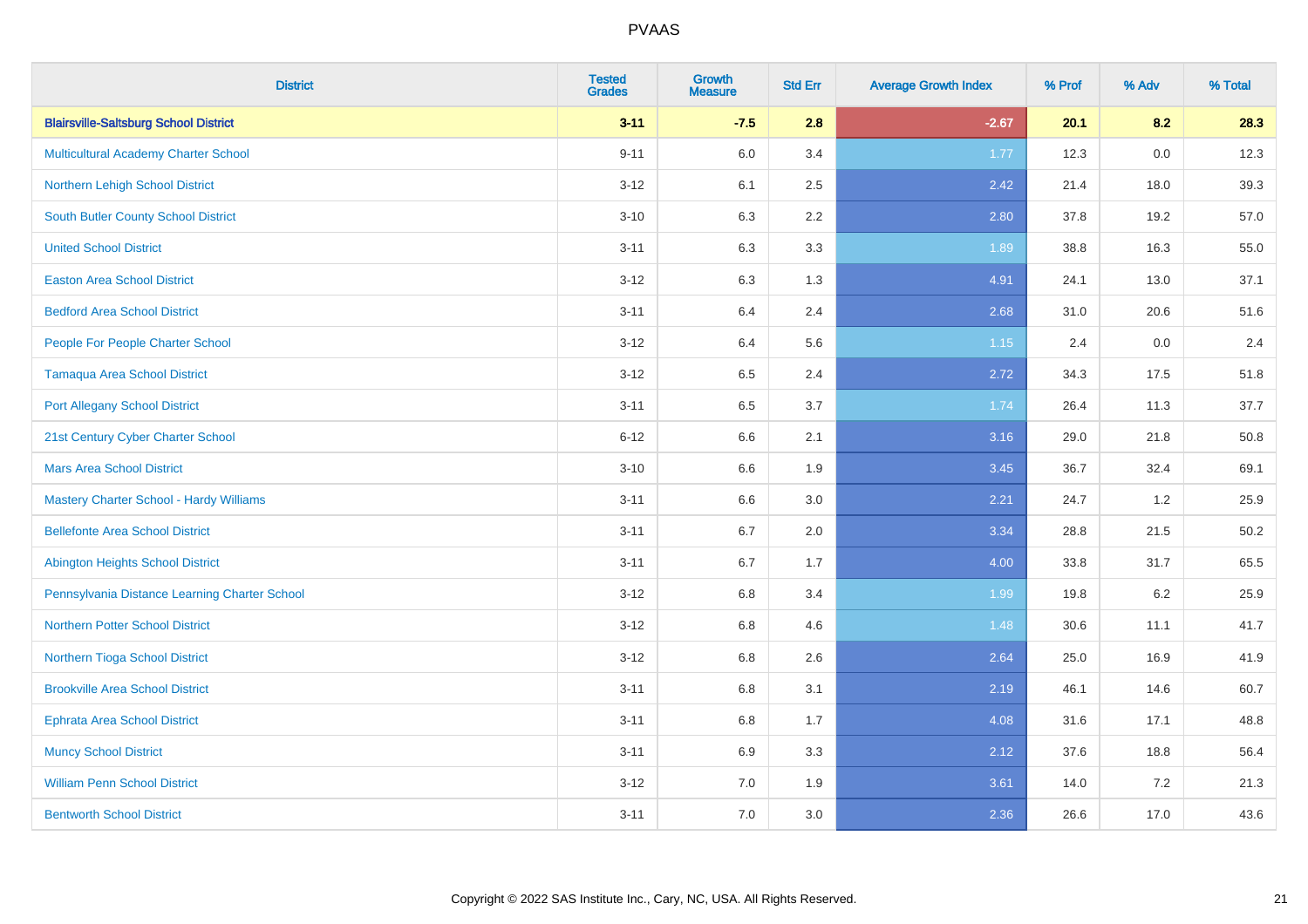| <b>District</b>                               | <b>Tested</b><br><b>Grades</b> | <b>Growth</b><br><b>Measure</b> | <b>Std Err</b> | <b>Average Growth Index</b> | % Prof | % Adv | % Total |
|-----------------------------------------------|--------------------------------|---------------------------------|----------------|-----------------------------|--------|-------|---------|
| <b>Blairsville-Saltsburg School District</b>  | $3 - 11$                       | $-7.5$                          | 2.8            | $-2.67$                     | 20.1   | 8.2   | 28.3    |
| Leechburg Area School District                | $3 - 11$                       | 7.0                             | 3.9            | 1.79                        | 37.7   | 4.9   | 42.6    |
| <b>Penn Manor School District</b>             | $3 - 11$                       | 7.1                             | 1.5            | 4.82                        | 26.7   | 20.5  | 47.2    |
| <b>Elizabethtown Area School District</b>     | $3 - 12$                       | 7.1                             | 1.7            | 4.19                        | 36.4   | 27.6  | 64.0    |
| <b>Esperanza Cyber Charter School</b>         | $3 - 11$                       | 7.1                             | 6.1            | $1.15$                      | 8.8    | 2.9   | 11.8    |
| <b>Conrad Weiser Area School District</b>     | $3 - 11$                       | 7.1                             | 2.1            | 3.34                        | 28.2   | 14.4  | 42.6    |
| Dr Robert Ketterer Charter School Inc         | $6 - 12$                       | 7.1                             | 4.3            | 1.66                        | 7.3    | 1.7   | 9.0     |
| <b>Dover Area School District</b>             | $3 - 12$                       | 7.1                             | 1.9            | 3.78                        | 33.0   | 18.7  | 51.7    |
| <b>Phoenixville Area School District</b>      | $3 - 11$                       | 7.3                             | 1.8            | 3.96                        | 32.3   | 27.6  | 59.8    |
| <b>York Suburban School District</b>          | $3 - 11$                       | 7.4                             | 2.1            | 3.55                        | 24.9   | 31.2  | 56.1    |
| <b>Pennridge School District</b>              | $3 - 10$                       | 7.4                             | 1.5            | 5.10                        | 32.0   | 27.6  | 59.6    |
| <b>Hampton Township School District</b>       | $3 - 11$                       | 7.4                             | 2.0            | 3.79                        | 37.9   | 39.2  | 77.0    |
| <b>Radnor Township School District</b>        | $3 - 12$                       | $7.5\,$                         | 1.9            | 4.03                        | 33.0   | 38.3  | 71.3    |
| <b>Stroudsburg Area School District</b>       | $3 - 11$                       | 7.5                             | 1.6            | 4.70                        | 30.4   | 18.3  | 48.7    |
| <b>Bald Eagle Area School District</b>        | $3 - 11$                       | 7.6                             | 2.5            | 3.00                        | 31.6   | 15.6  | 47.3    |
| <b>Conewago Valley School District</b>        | $3 - 12$                       | 7.6                             | 1.7            | 4.46                        | 41.3   | 19.4  | 60.6    |
| <b>Avon Grove School District</b>             | $3 - 10$                       | 7.6                             | 1.4            | 5.29                        | 33.7   | 33.2  | 67.0    |
| <b>Juniata County School District</b>         | $3 - 12$                       | 7.7                             | 2.0            | 3.81                        | 22.9   | 18.9  | 41.8    |
| <b>Palisades School District</b>              | $3 - 11$                       | 7.7                             | 2.9            | 2.66                        | 27.8   | 20.3  | 48.1    |
| <b>Keystone School District</b>               | $3 - 11$                       | 7.8                             | 5.7            | 1.37                        | 35.0   | 45.0  | 80.0    |
| <b>Glendale School District</b>               | $3 - 10$                       | 7.9                             | 3.5            | 2.25                        | 42.6   | 9.3   | 51.8    |
| <b>Mastery Charter School - Thomas Campus</b> | $3 - 10$                       | 7.9                             | 5.7            | 1.39                        | 12.5   | 0.0   | 12.5    |
| Pennsylvania Leadership Charter School        | $3 - 11$                       | 8.0                             | 1.9            | 4.22                        | 33.1   | 27.8  | 60.9    |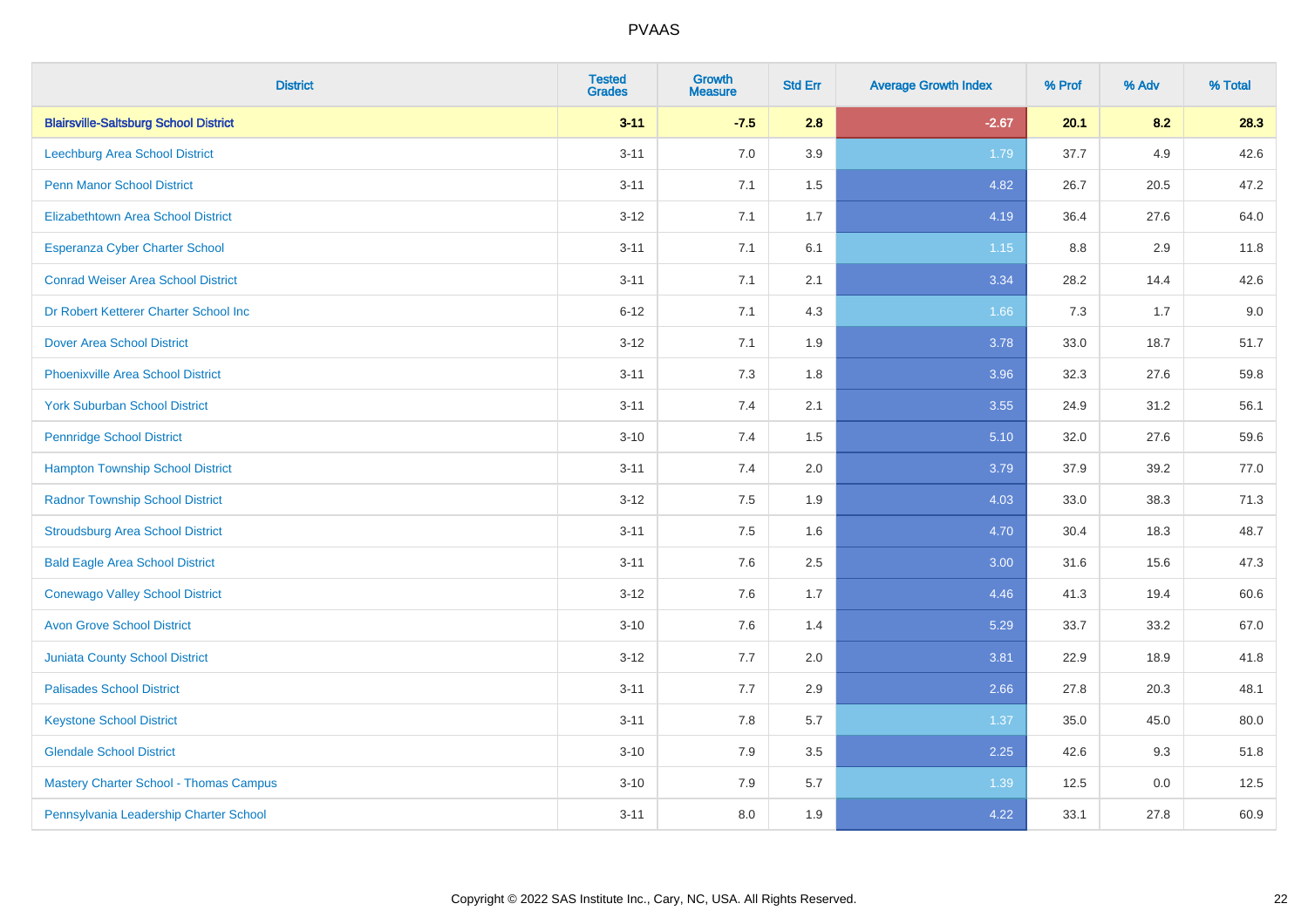| <b>District</b>                                | <b>Tested</b><br><b>Grades</b> | <b>Growth</b><br><b>Measure</b> | <b>Std Err</b> | <b>Average Growth Index</b> | % Prof | % Adv | % Total |
|------------------------------------------------|--------------------------------|---------------------------------|----------------|-----------------------------|--------|-------|---------|
| <b>Blairsville-Saltsburg School District</b>   | $3 - 11$                       | $-7.5$                          | 2.8            | $-2.67$                     | 20.1   | 8.2   | 28.3    |
| <b>Dallas School District</b>                  | $3 - 11$                       | 8.1                             | 2.1            | 3.87                        | 32.4   | 22.4  | 54.8    |
| <b>Benton Area School District</b>             | $3 - 10$                       | 8.1                             | 4.0            | 2.01                        | 35.7   | 28.6  | 64.3    |
| <b>Cornwall-Lebanon School District</b>        | $3 - 11$                       | 8.2                             | 1.6            | 5.24                        | 28.0   | 20.5  | 48.6    |
| <b>Blue Ridge School District</b>              | $3 - 11$                       | 8.3                             | 3.7            | 2.24                        | 29.6   | 9.3   | 38.9    |
| <b>Fairview School District</b>                | $3 - 11$                       | 8.3                             | 2.4            | 3.43                        | 41.9   | 34.9  | 76.7    |
| <b>Canton Area School District</b>             | $3 - 11$                       | 8.4                             | 2.9            | 2.92                        | 13.8   | 23.0  | 36.8    |
| Northern York County School District           | $3 - 11$                       | 8.4                             | 1.8            | 4.63                        | 24.3   | 23.1  | 47.4    |
| <b>Neshaminy School District</b>               | $3 - 11$                       | 8.6                             | 1.3            | 6.56                        | 31.3   | 23.9  | 55.2    |
| Oil City Area School District                  | $3 - 11$                       | 8.6                             | 2.4            | 3.56                        | 29.1   | 13.1  | 42.2    |
| <b>West Allegheny School District</b>          | $3 - 12$                       | 8.6                             | 2.0            | 4.34                        | 37.3   | 27.2  | 64.5    |
| <b>Lower Moreland Township School District</b> | $3 - 11$                       | 8.7                             | 2.0            | 4.35                        | 38.2   | 33.2  | 71.4    |
| <b>Tredyffrin-Easttown School District</b>     | $3 - 10$                       | 8.7                             | 2.4            | 3.57                        | 35.2   | 35.8  | 71.0    |
| <b>Homer-Center School District</b>            | $3 - 11$                       | 8.8                             | 3.5            | 2.53                        | 38.0   | 17.7  | 55.8    |
| <b>Kane Area School District</b>               | $3 - 10$                       | 8.8                             | 2.9            | 3.07                        | 31.4   | 19.8  | 51.2    |
| <b>Wallenpaupack Area School District</b>      | $3 - 11$                       | 8.8                             | 2.1            | 4.28                        | 28.5   | 18.9  | 47.4    |
| <b>East Penn School District</b>               | $3 - 11$                       | 8.9                             | 1.2            | 7.61                        | 32.8   | 26.4  | 59.2    |
| <b>Spring Cove School District</b>             | $3 - 11$                       | 9.1                             | 2.4            | 3.77                        | 31.8   | 25.4  | 57.1    |
| <b>Millcreek Township School District</b>      | $3 - 11$                       | 9.1                             | 1.4            | 6.61                        | 34.5   | 30.1  | 64.6    |
| <b>Pine-Richland School District</b>           | $3 - 11$                       | 9.3                             | 1.7            | 5.56                        | 42.3   | 35.8  | 78.1    |
| <b>Valley View School District</b>             | $3 - 11$                       | 9.3                             | 2.2            | 4.18                        | 26.6   | 23.1  | 49.7    |
| <b>Kutztown Area School District</b>           | $3 - 12$                       | 9.3                             | 2.8            | 3.34                        | 38.5   | 14.6  | 53.2    |
| <b>Apollo-Ridge School District</b>            | $3 - 12$                       | 9.5                             | 3.0            | 3.23                        | 34.0   | 9.4   | 43.4    |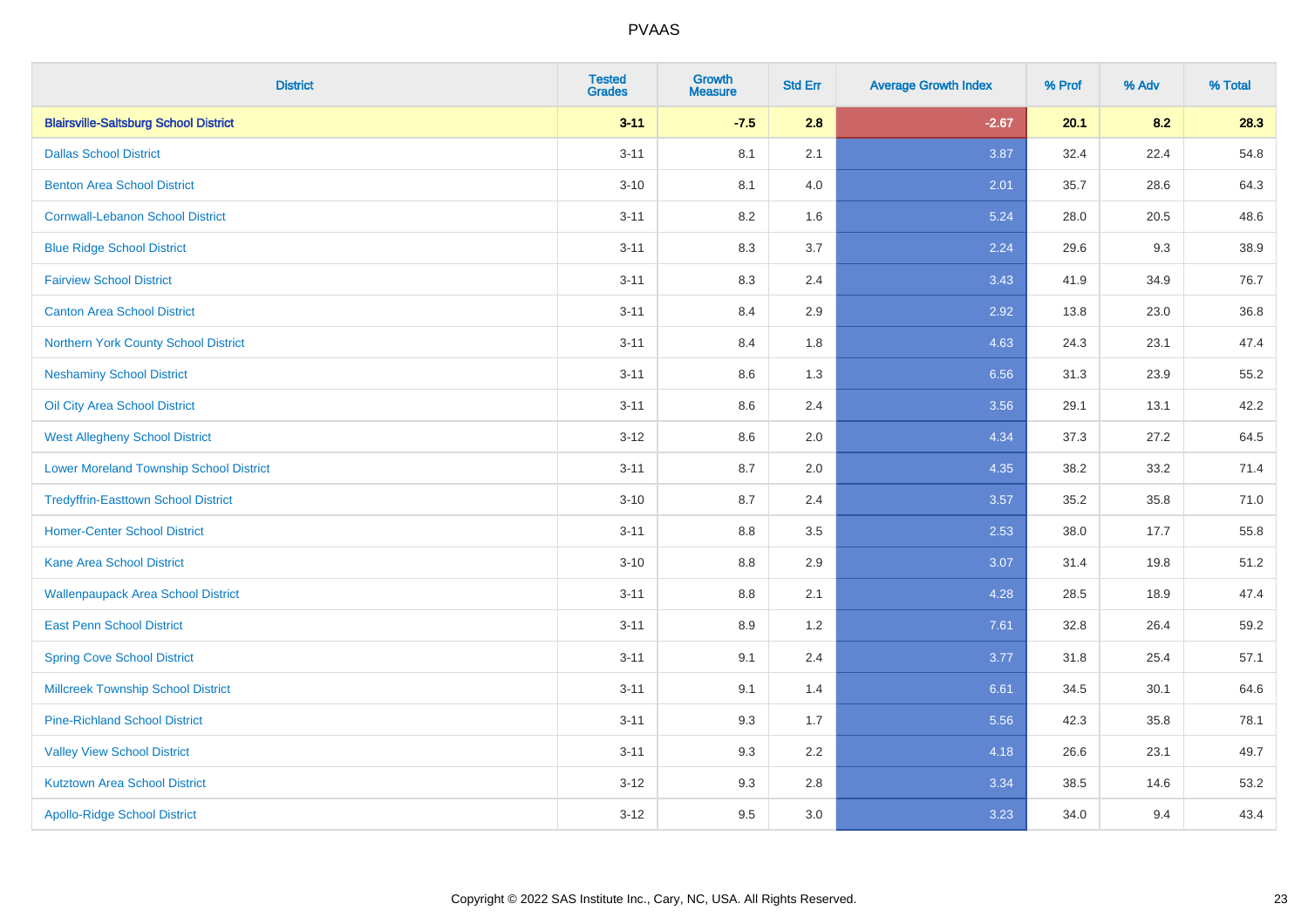| <b>District</b>                              | <b>Tested</b><br><b>Grades</b> | <b>Growth</b><br><b>Measure</b> | <b>Std Err</b> | <b>Average Growth Index</b> | % Prof | % Adv | % Total |
|----------------------------------------------|--------------------------------|---------------------------------|----------------|-----------------------------|--------|-------|---------|
| <b>Blairsville-Saltsburg School District</b> | $3 - 11$                       | $-7.5$                          | 2.8            | $-2.67$                     | 20.1   | 8.2   | 28.3    |
| <b>Avon Grove Charter School</b>             | $3 - 11$                       | 9.8                             | 3.1            | 3.18                        | 32.4   | 26.0  | 58.4    |
| <b>Armstrong School District</b>             | $3 - 11$                       | 9.8                             | 1.6            | 6.22                        | 32.8   | 24.6  | 57.4    |
| <b>Oswayo Valley School District</b>         | $3-12$                         | 9.9                             | 5.1            | 1.93                        | 26.5   | 44.1  | 70.6    |
| <b>Fleetwood Area School District</b>        | $3 - 10$                       | 10.4                            | 2.0            | 5.19                        | 31.7   | 25.8  | 57.5    |
| <b>Warrior Run School District</b>           | $3 - 11$                       | 10.5                            | 2.7            | 3.86                        | 34.1   | 16.8  | 50.9    |
| <b>Manheim Township School District</b>      | $3-12$                         | 10.9                            | 1.5            | 7.51                        | 30.9   | 31.0  | 61.9    |
| <b>Methacton School District</b>             | $3 - 11$                       | 11.0                            | 1.6            | 6.94                        | 36.0   | 33.6  | 69.6    |
| <b>West Perry School District</b>            | $3 - 11$                       | 11.0                            | 2.3            | 4.76                        | 26.9   | 20.5  | 47.4    |
| Lampeter-Strasburg School District           | $3 - 12$                       | 11.0                            | 1.9            | 5.69                        | 35.4   | 32.3  | 67.7    |
| Wilmington Area School District              | $3 - 11$                       | 11.1                            | 3.3            | 3.37                        | 29.8   | 26.2  | 56.0    |
| <b>Belle Vernon Area School District</b>     | $3 - 11$                       | 11.1                            | 2.3            | 4.88                        | 31.6   | 25.4  | 57.1    |
| <b>Steel Valley School District</b>          | $3 - 11$                       | 11.1                            | 3.3            | 3.33                        | 34.8   | 10.1  | 44.9    |
| <b>Upper Darby School District</b>           | $3 - 12$                       | 11.2                            | 1.4            | 8.28                        | 23.8   | 11.8  | 35.6    |
| <b>Greenwood School District</b>             | $3 - 11$                       | 11.3                            | 3.6            | 3.14                        | 31.2   | 32.8  | 63.9    |
| <b>Franklin Regional School District</b>     | $3 - 11$                       | 11.3                            | 1.8            | 6.13                        | 30.0   | 35.0  | 65.0    |
| <b>Lehighton Area School District</b>        | $3 - 11$                       | 11.4                            | 2.4            | 4.84                        | 30.5   | 24.9  | 55.3    |
| <b>Line Mountain School District</b>         | $3 - 11$                       | 11.7                            | 3.9            | 3.01                        | 40.4   | 42.3  | 82.7    |
| <b>Whitehall-Coplay School District</b>      | $3 - 11$                       | 11.8                            | 1.7            | 7.06                        | 32.3   | 21.7  | 54.0    |
| <b>Indiana Area School District</b>          | $3 - 11$                       | 12.0                            | 2.0            | 5.98                        | 30.0   | 30.4  | 60.3    |
| <b>Blue Mountain School District</b>         | $3 - 10$                       | 12.2                            | 2.1            | 5.81                        | 30.7   | 26.1  | 56.8    |
| <b>Quaker Valley School District</b>         | $3 - 11$                       | 12.2                            | 2.5            | 4.90                        | 39.5   | 26.4  | 65.9    |
| <b>Montrose Area School District</b>         | $3 - 10$                       | 12.3                            | 2.8            | 4.41                        | 37.8   | 28.9  | 66.7    |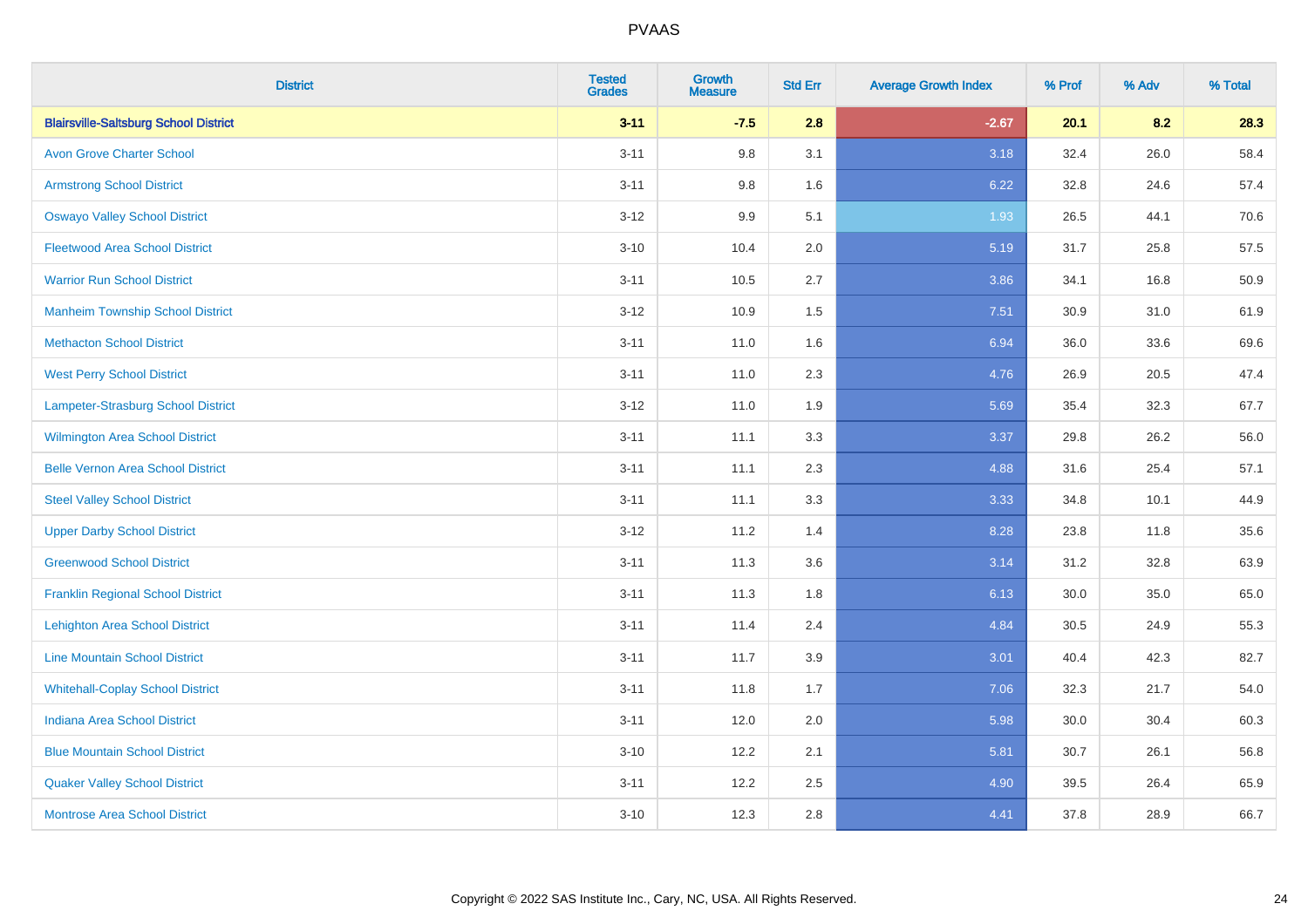| <b>District</b>                                 | <b>Tested</b><br><b>Grades</b> | <b>Growth</b><br><b>Measure</b> | <b>Std Err</b> | <b>Average Growth Index</b> | % Prof | % Adv | % Total |
|-------------------------------------------------|--------------------------------|---------------------------------|----------------|-----------------------------|--------|-------|---------|
| <b>Blairsville-Saltsburg School District</b>    | $3 - 11$                       | $-7.5$                          | 2.8            | $-2.67$                     | 20.1   | 8.2   | 28.3    |
| <b>Mifflin County School District</b>           | $3 - 11$                       | 12.3                            | 1.6            | 7.69                        | 35.1   | 15.1  | 50.3    |
| <b>Cocalico School District</b>                 | $3 - 11$                       | 12.3                            | 1.9            | 6.48                        | 28.2   | 32.3  | 60.5    |
| Allegheny-Clarion Valley School District        | $3 - 10$                       | 12.3                            | 4.1            | 3.03                        | 33.3   | 19.0  | 52.4    |
| <b>Manheim Central School District</b>          | $3 - 11$                       | 12.8                            | 2.0            | 6.52                        | 27.8   | 35.4  | 63.2    |
| Pen Argyl Area School District                  | $3 - 12$                       | 12.8                            | 2.5            | 5.10                        | 28.5   | 23.8  | 52.3    |
| <b>Central York School District</b>             | $3 - 12$                       | 12.9                            | 1.5            | 8.64                        | 31.4   | 24.1  | 55.5    |
| <b>Laurel School District</b>                   | $3 - 11$                       | 13.0                            | 3.1            | 4.19                        | 30.3   | 15.7  | 46.1    |
| North Pocono School District                    | $3 - 11$                       | 13.1                            | 3.7            | 3.54                        | 31.4   | 33.3  | 64.7    |
| <b>Maritime Academy Charter School</b>          | $3 - 10$                       | 13.2                            | 3.1            | 4.29                        | 24.0   | 1.3   | 25.3    |
| <b>Lakeland School District</b>                 | $3 - 11$                       | 13.3                            | 2.8            | 4.80                        | 22.2   | 21.2  | 43.4    |
| <b>Tuscarora School District</b>                | $3 - 11$                       | 13.4                            | 2.2            | 6.20                        | 37.1   | 26.3  | 63.4    |
| <b>Hempfield School District</b>                | $3 - 11$                       | 13.4                            | 1.3            | 10.53                       | 29.9   | 36.8  | 66.7    |
| <b>Harbor Creek School District</b>             | $3 - 11$                       | 13.4                            | 2.3            | 5.80                        | 34.5   | 40.7  | 75.2    |
| <b>Council Rock School District</b>             | $3 - 11$                       | 13.5                            | 1.1            | 12.27                       | 32.0   | 35.4  | 67.4    |
| <b>Iroquois School District</b>                 | $3 - 11$                       | 13.6                            | 2.8            | 4.83                        | 33.3   | 16.0  | 49.4    |
| <b>Upper Saint Clair School District</b>        | $3 - 11$                       | 13.8                            | 1.8            | 7.86                        | 32.2   | 44.5  | 76.7    |
| <b>Upper Merion Area School District</b>        | $3 - 11$                       | 14.0                            | 2.0            | 7.15                        | 34.4   | 32.6  | 67.0    |
| <b>Hermitage School District</b>                | $3 - 12$                       | 14.0                            | 2.5            | 5.59                        | 34.0   | 27.0  | 61.0    |
| <b>Peters Township School District</b>          | $3 - 11$                       | 14.1                            | 1.7            | 8.16                        | 35.2   | 41.6  | 76.8    |
| Penns Valley Area School District               | $3 - 12$                       | 14.1                            | 2.6            | 5.33                        | 29.6   | 23.3  | 52.9    |
| Capital Area School for the Arts Charter School | $9 - 11$                       | 14.2                            | 4.5            | 3.13                        | 27.5   | 30.0  | 57.5    |
| <b>Agora Cyber Charter School</b>               | $3 - 11$                       | 14.6                            | 2.4            | 6.03                        | 24.7   | 19.5  | 44.2    |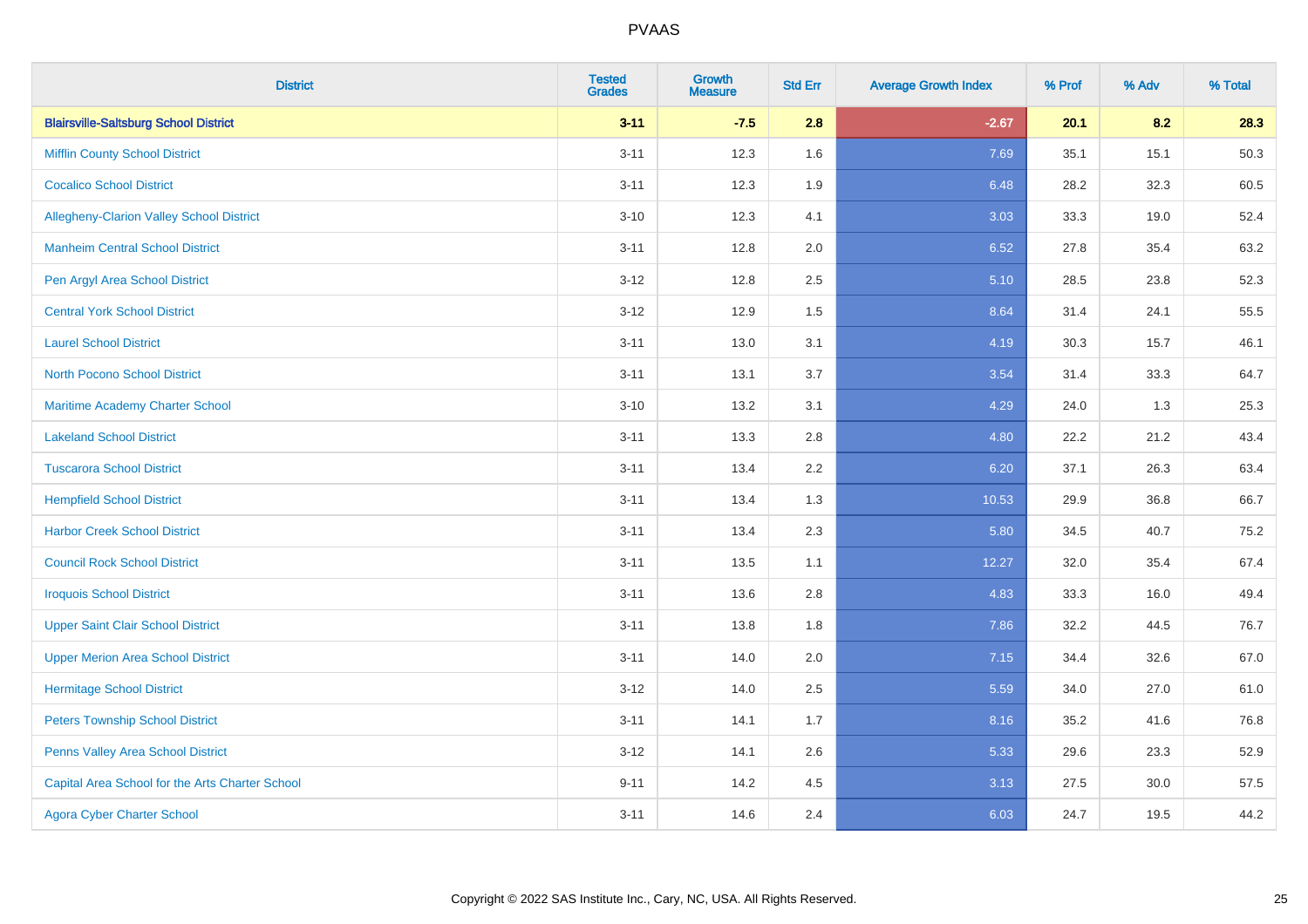| <b>District</b>                               | <b>Tested</b><br><b>Grades</b> | <b>Growth</b><br><b>Measure</b> | <b>Std Err</b> | <b>Average Growth Index</b> | % Prof | % Adv | % Total |
|-----------------------------------------------|--------------------------------|---------------------------------|----------------|-----------------------------|--------|-------|---------|
| <b>Blairsville-Saltsburg School District</b>  | $3 - 11$                       | $-7.5$                          | 2.8            | $-2.67$                     | 20.1   | 8.2   | 28.3    |
| <b>Coudersport Area School District</b>       | $3 - 11$                       | 14.8                            | 3.4            | 4.33                        | 34.7   | 28.0  | 62.7    |
| <b>Lake-Lehman School District</b>            | $3 - 11$                       | 14.9                            | 2.8            | 5.34                        | 25.8   | 22.5  | 48.3    |
| <b>Southern York County School District</b>   | $3 - 11$                       | 15.5                            | 1.8            | 8.48                        | 37.6   | 29.2  | 66.8    |
| <b>Central Bucks School District</b>          | $3 - 11$                       | 15.5                            | 0.9            | 17.94                       | 34.8   | 41.4  | 76.2    |
| <b>Delaware Valley School District</b>        | $3 - 11$                       | 15.7                            | 1.6            | 9.62                        | 36.7   | 32.1  | 68.8    |
| <b>Punxsutawney Area School District</b>      | $3 - 11$                       | 15.8                            | 2.7            | 5.83                        | 18.6   | 29.0  | 47.6    |
| <b>Unionville-Chadds Ford School District</b> | $3 - 11$                       | 15.8                            | 1.7            | 9.12                        | 31.2   | 48.0  | 79.2    |
| Palmyra Area School District                  | $3 - 11$                       | 16.2                            | 1.8            | 9.02                        | 38.8   | 34.0  | 72.8    |
| <b>Upper Dauphin Area School District</b>     | $3 - 11$                       | 16.5                            | 5.1            | 3.26                        | 37.5   | 26.8  | 64.3    |
| <b>Spring-Ford Area School District</b>       | $3 - 11$                       | 16.6                            | 1.2            | 14.02                       | 30.4   | 45.3  | 75.7    |
| West Branch Area School District              | $3 - 11$                       | 17.0                            | 3.3            | 5.20                        | 47.1   | 19.1  | 66.2    |
| North Penn School District                    | $3 - 11$                       | 17.6                            | $1.0$          | 17.53                       | 30.8   | 35.7  | 66.4    |
| <b>Fox Chapel Area School District</b>        | $3 - 11$                       | 17.6                            | 1.9            | 9.47                        | 22.9   | 52.0  | 74.9    |
| <b>Pequea Valley School District</b>          | $3 - 11$                       | 18.0                            | 3.1            | 5.74                        | 29.2   | 37.5  | 66.7    |
| North Allegheny School District               | $3 - 11$                       | 18.0                            | 1.3            | 14.25                       | 30.5   | 42.9  | 73.4    |
| <b>Danville Area School District</b>          | $3 - 11$                       | 18.4                            | 2.6            | 7.19                        | 32.0   | 46.1  | 78.1    |
| <b>Souderton Area School District</b>         | $3 - 11$                       | 18.5                            | 1.4            | 12.86                       | 39.2   | 31.2  | 70.4    |
| <b>Cumberland Valley School District</b>      | $3 - 12$                       | 18.6                            | 1.2            | 15.79                       | 31.3   | 39.2  | 70.5    |
| <b>Lower Merion School District</b>           | $3 - 11$                       | 18.9                            | 1.2            | 15.42                       | 29.4   | 48.6  | 78.0    |
| <b>Saucon Valley School District</b>          | $3 - 11$                       | 18.9                            | 2.2            | 8.48                        | 26.0   | 39.6  | 65.6    |
| <b>Berlin Brothersvalley School District</b>  | $3 - 11$                       | 19.6                            | 4.0            | 4.93                        | 28.3   | 41.3  | 69.6    |
| <b>Dallastown Area School District</b>        | $3 - 11$                       | 19.9                            | 1.4            | 14.14                       | 36.8   | 34.2  | 71.0    |